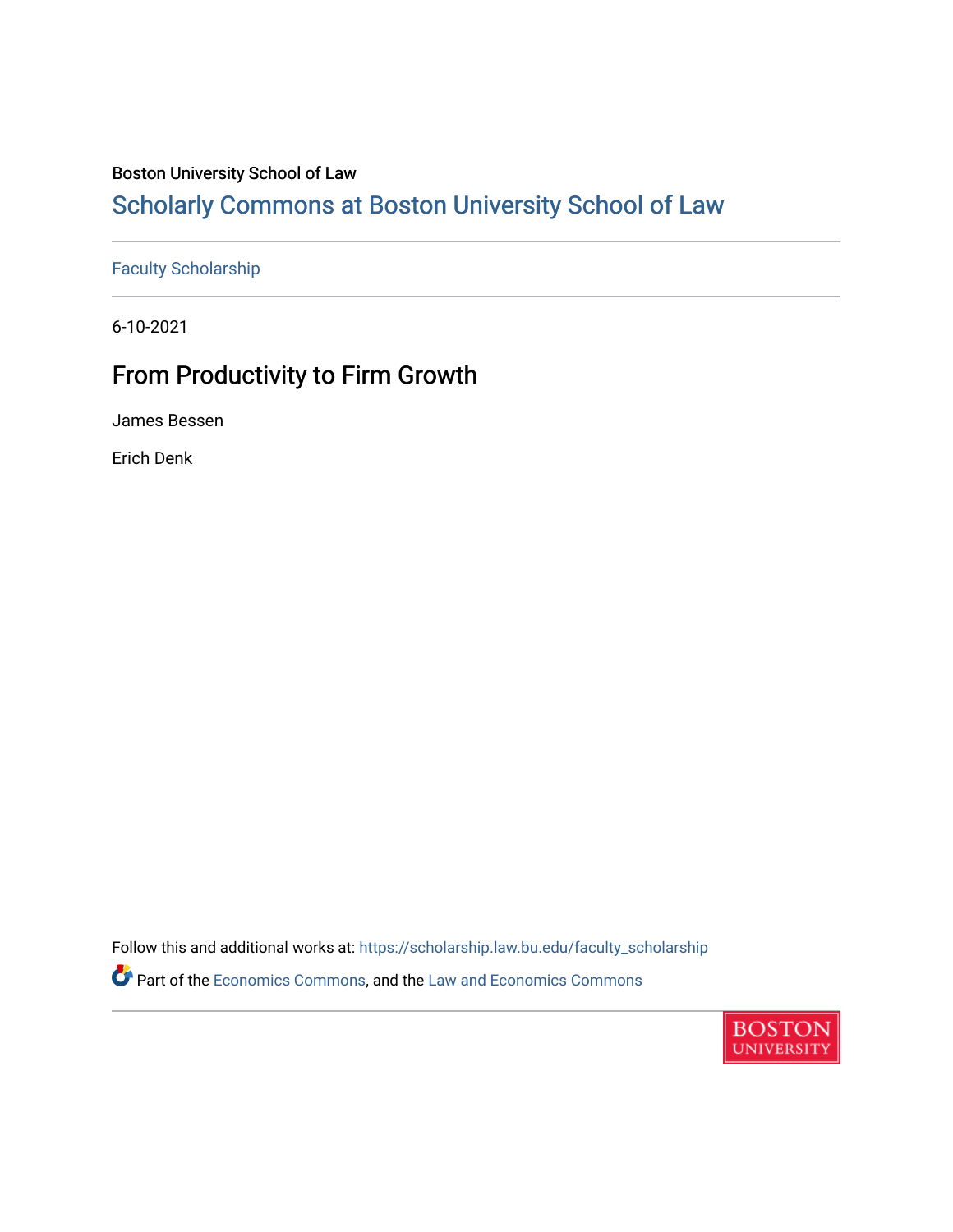

# **FROM PRODUCTIVITY TO FIRM GROWTH**

Boston University School of Law Paper No. 21-19

2021

James Bessen Boston University School of Law

Erich Denk

Boston University School of Law

Electronic copy available at: https://ssrn.com/abstract=3862796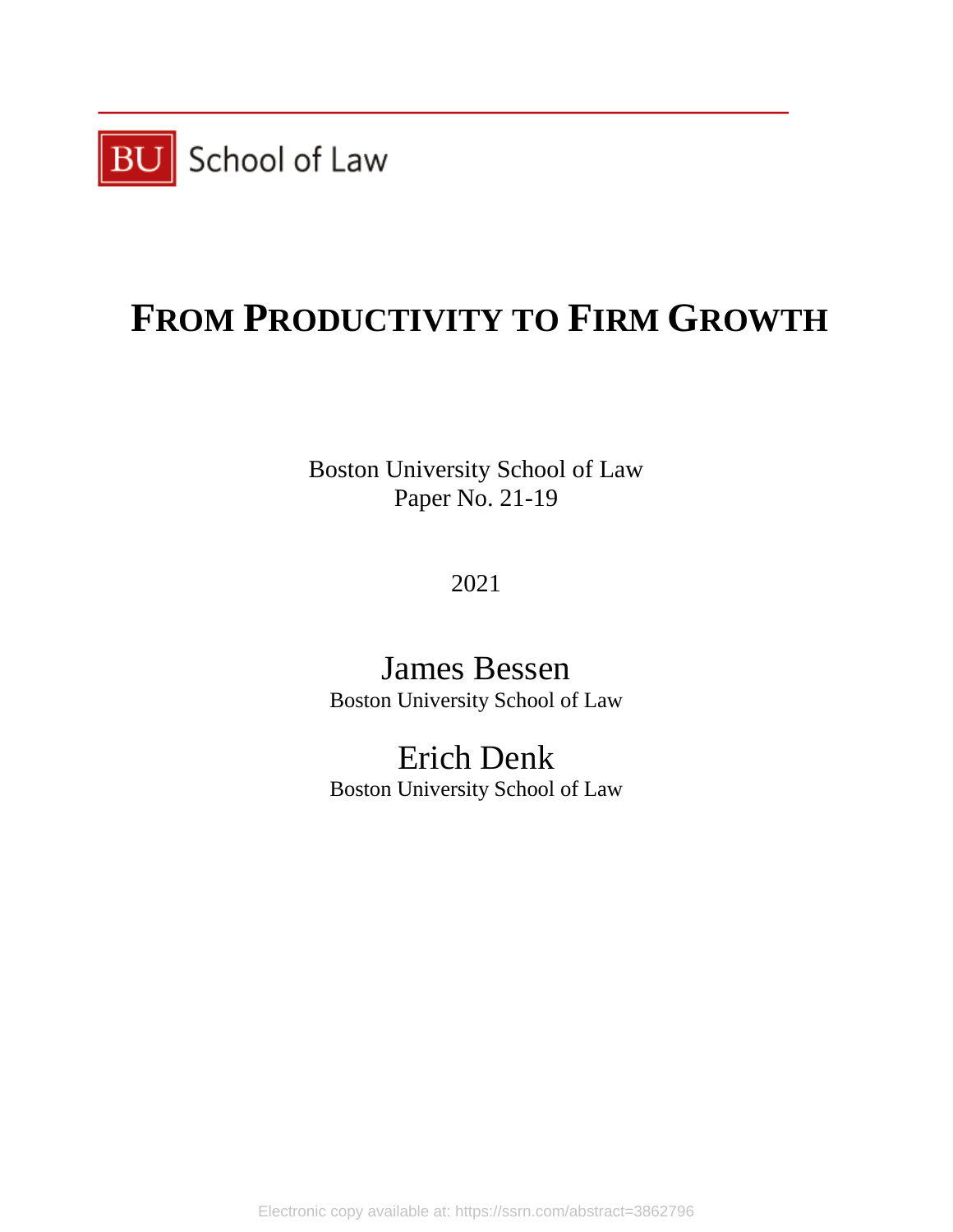# **From Productivity to Firm Growth**

By James Bessen and Erich Denk

May 2021

Abstract: It is widely held that more productive firms grow faster, thus reallocating resources and raising aggregate productivity. Yet little empirical research identifies the features of the mechanisms affecting this process. This paper develops and tests a general model encompassing several mechanisms used to overcome informational frictions to growth. We find that firm size, productivity dispersion, and large firm investments in intangibles are all significantly related to changes in firm growth in response to productivity. These factors can account for much of the decline in the response to productivity since 2000 (Decker et al. 2020). Also, industry concentration is directly related to aggregate productivity growth.

JEL codes: L13, L15, D22, D24

Keywords: information technology, productivity growth, firm growth, industry concentration

Thanks to Chen Meng, Mike Meurer, Tim Simcoe, Rodimiro Rodrigo Flores, and participants at TPRI's seminar.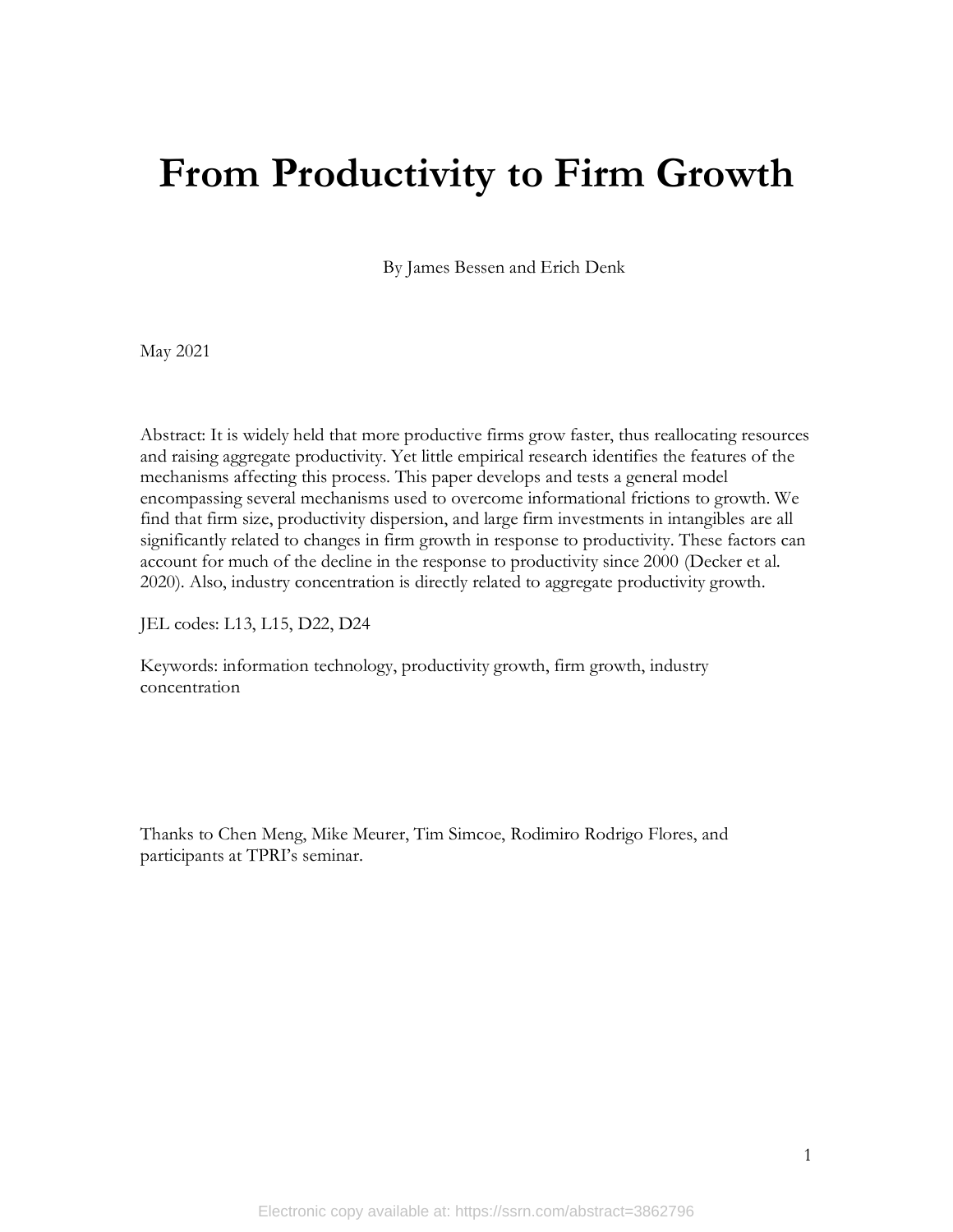## **Introduction**

Schumpeter asserted that competition in the form of "creative destruction," is "the powerful lever that in the long run expands output and brings down prices" (1942, 85). Firms with new technologies or better sources of supply or superior organizations grow and displace incumbents, bringing the benefits of higher productivity. Large theoretical and empirical literatures draw on Schumpeterian ideas regarding innovation, firm growth and survival, productivity, and economic growth (for a partial review see Cohen 2010). The link between aggregate productivity growth and reallocation to more productive firms is wellestablished (Foster, Haltiwanger, and Krizan 2001). The dynamic impact of competition on innovation and subsequent productivity growth also features centrally in the literature on competition policy (Gilbert 2006; Shapiro 2011).

Yet relatively little empirical research has detailed the specific mechanisms by which more productive firms grow and eventually displace market incumbents. This paper presents an empirical model that identifies key factors affecting how firm growth responds to productivity and we test the role of these factors in a broad sample of firms.

Understanding just how productivity relates to firm growth is important for two reasons. First, it can help explain recent shifts in the reallocation to productive firms— Decker et al. (2020) find that firms grow more slowly in response to productivity shocks since 2000 and that this slowdown substantially contributes to the slower growth of aggregate productivity. Second, such analysis can shed light on the relationship between competition and productivity growth. A large literature looks at the link between competition and innovation incentives in industrial economies and the economics of innovation (Cohen 2010 for a review), growth theory (Aghion and Griffith 2005; Aghion et al. 2005), and policy (Gilbert 2006; Shapiro 2011). Yet incentives are only part of the story.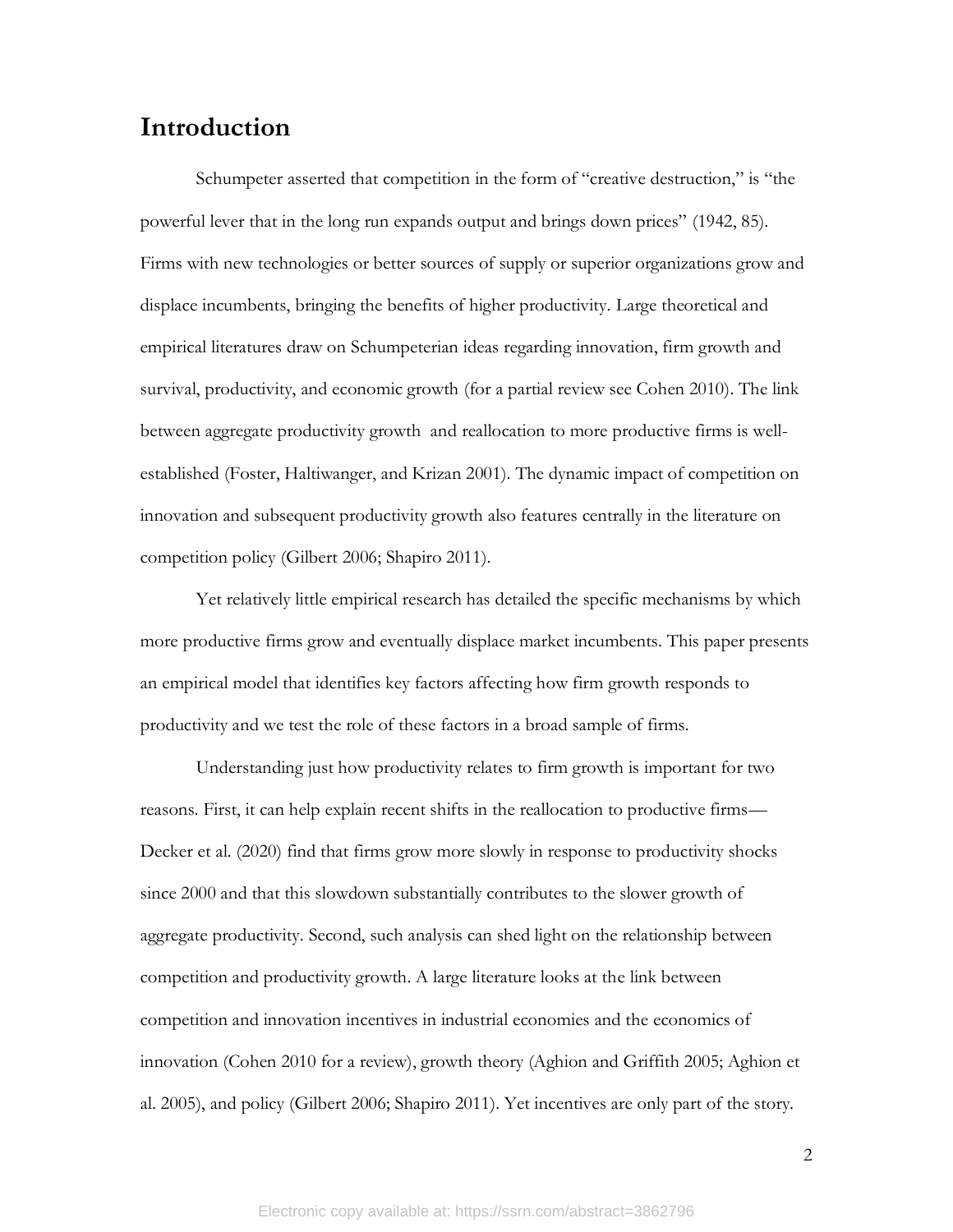They have little effect on aggregate productivity unless the innovation diffuses and/or the firm grows. Evidence suggests that these things are not happening quickly or automatically.<sup>1</sup>

The problem is that firms do not immediately "disrupt" incumbents upon introducing a highly productive innovation, as is sometimes assumed in the literature. The reallocation literature finds that more productive firms grow *somewhat* faster than less productive firms (and are less likely to exit) but this appears to be an extended process (Caves 1998 provides a review). For instance, Foster et al. (2016) find that industry entrants have greater technical efficiency than older firms, but much smaller size of demand. Demand grows over time but this process extends for more than a decade at least (see also Dunne, Roberts, and Samuelson 1988; Cabral and Mata 2003). In studies that look separately at the effects of demand and of technical efficiency, it appears that differences in demand across producers are the dominant factors affects firm growth and survival (Foster, Haltiwanger, and Syverson 2008; 2016). It has long been recognized that demand adjusts slowly as seen, for example, by differences between long-run and short-run demand elasticity.

But what factors affect the rate of this adjustment? A variety of theoretical models attribute slow demand growth to informational frictions (Radner 2003; Rob and Fishman 2005; Bar-Isaac and Tadelis 2008; Arkolakis 2010; Dinlersoz and Yorukoglu 2012; Drozd and Nosal 2012; Perla 2013; Gourio and Rudanko 2014; Foster, Haltiwanger, and Syverson 2016). <sup>2</sup> Consumers lack the information they need to switch to better quality/lower priced products, but they gain that information through various communication or search

<sup>1</sup> In addition to the slowdown in reallocation shown by Decker et al. (2020), Andrews et al. (2016) and Akcigit and Ates (2021) find evidence of a declining rate of diffusion with far-ranging effects.

<sup>2</sup> Another set of papers models firm growth as the result of firms learning about their productivities over time (Jovanovic 1982; Ericson and Pakes 1995; Hopenhayn 1992). Given the productivity realization, growth is determined, so these models do not explain factors that affect the relationship between productivity and growth.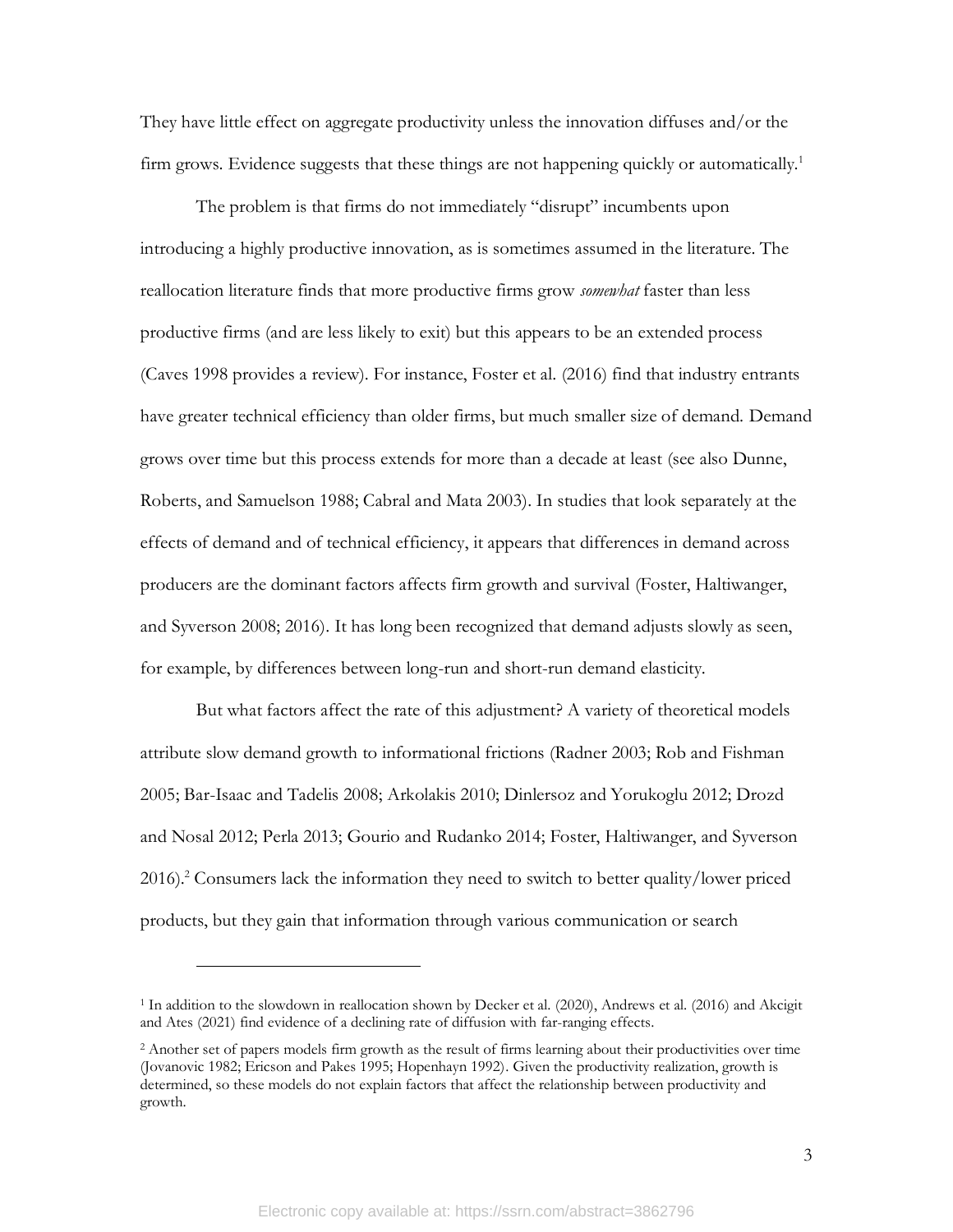mechanisms. Foster, Haltiwanger, and Syverson (2016) implement one of these models in microdata.<sup>3</sup> In their model, firm demand is a function of the firm's past customer base, but they do not model a specific mechanism.

Our model accommodates a variety of possible mechanisms—word-of-mouth, trialand-error search, and advertising. Under some assumptions, the surplus that consumers gain from a firm's product is homomorphic to that firm's revenue productivity. This means that the consumer's choice over which firm offers greater consumer surplus (higher quality at lower price) can be recast as a choice over which firm has higher revenue productivity. This allows us to relate the level of lagged firm revenue productivity to firm sales growth. While many standard models relate the *change* in productivity—productivity shocks—to firm growth, our model relates the lagged *level* of revenue productivity and firm growth, which is critical for understanding reallocation.

Furthermore, our model identifies several factors that affect the response of firm growth to productivity, including firm market share, the overall dispersion of productivity, and firm investments in product differentiation. It is straightforward to implement our model empirically. We find that each of these factors is economically and statistically significant. Indeed, they can account for about half of the decline in the rate at which firms grow in response to high productivity since 2000. Each of these factors can be related to market competition conditions, suggesting that considerations of productive reallocation might be important in antitrust analysis. In particular, we show that under some conditions,

<sup>&</sup>lt;sup>3</sup> A related literature looks at the links between productivity and firm survival (Syverson 2004; Foster, Haltiwanger, and Krizan 2006; Foster, Haltiwanger, and Syverson 2008).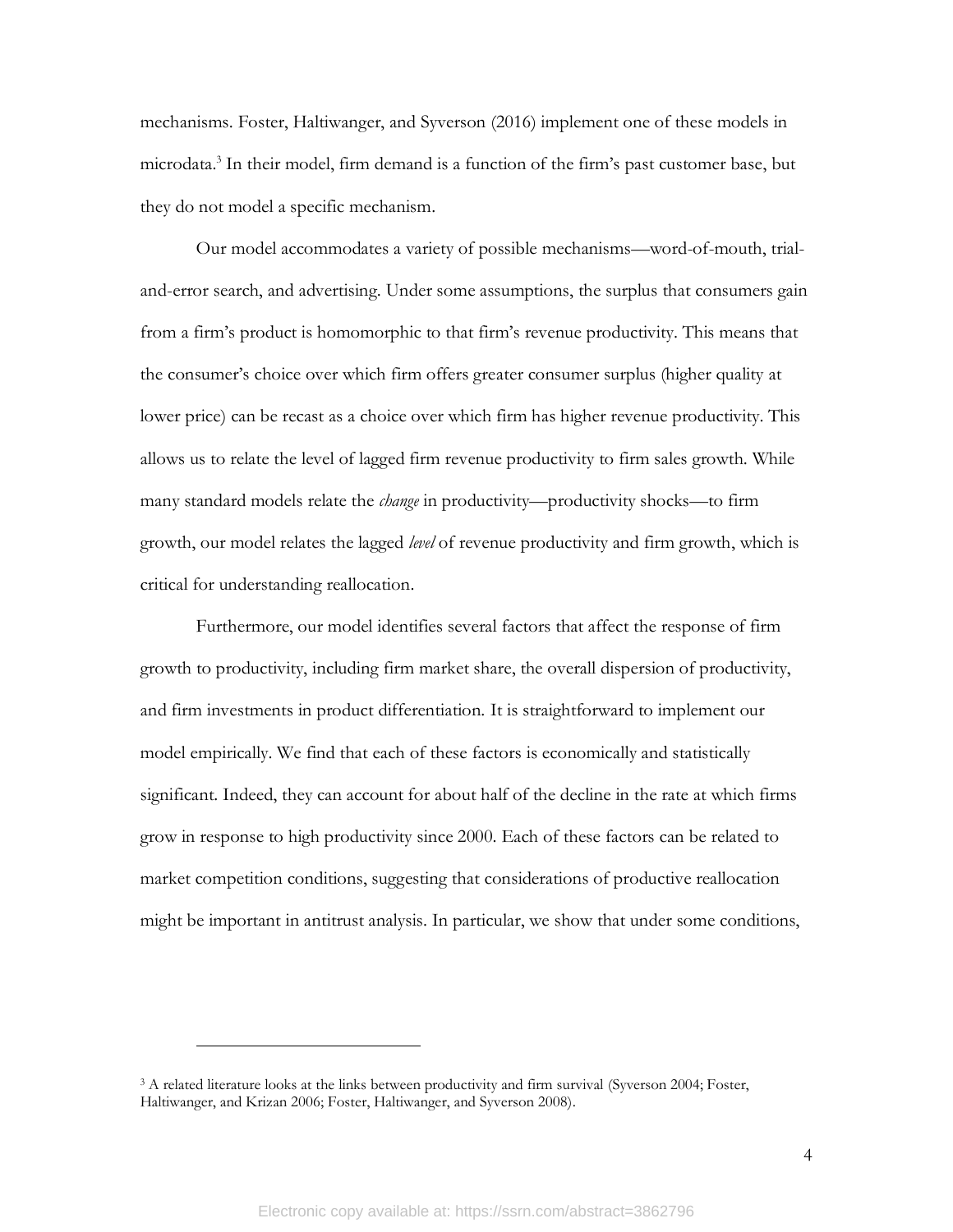industries with higher Hirschman-Herfindahl concentration indexes will tend to have slower productivity-enhancing reallocation.

This paper makes several contributions to the literature. First, we build a model of slow adjustment of demand that relates revenue productivity to subsequent firm growth. This model identifies several firm and industry characteristics that affect the rates at which firms grow. Second, we test key predictions of the model empirically, finding both statistical and economic significance. In particular, the model can account for much of the decline in reallocation identified by Decker et al. (2020). Third, the model relates industry concentration to the rate at which reallocation increases aggregate productivity. This has important implications for competition policy.

## **Model**

Our model aims to explore how firms grow based on their productivities when demand is subject to communication or search frictions. The basic setup it this: consumers have price information on all products in the market, but they lack information on the quality of products that they have not consumed. A learning process conveys information about a new product to some, but not all, consumers each year. This learning process could take the form of word-of-mouth communication, trial-and-error search, or advertising communication. Once informed about the quality of another firm's product, consumers compare the consumer value offered by the new product relative to their current product. They switch if the new product has superior consumer surplus.

Specifically, there are *N* firms in an industry, each making a single competing product of differing quality. Firm  $i$  has product quality  $Q_i$ . We initially assume that there are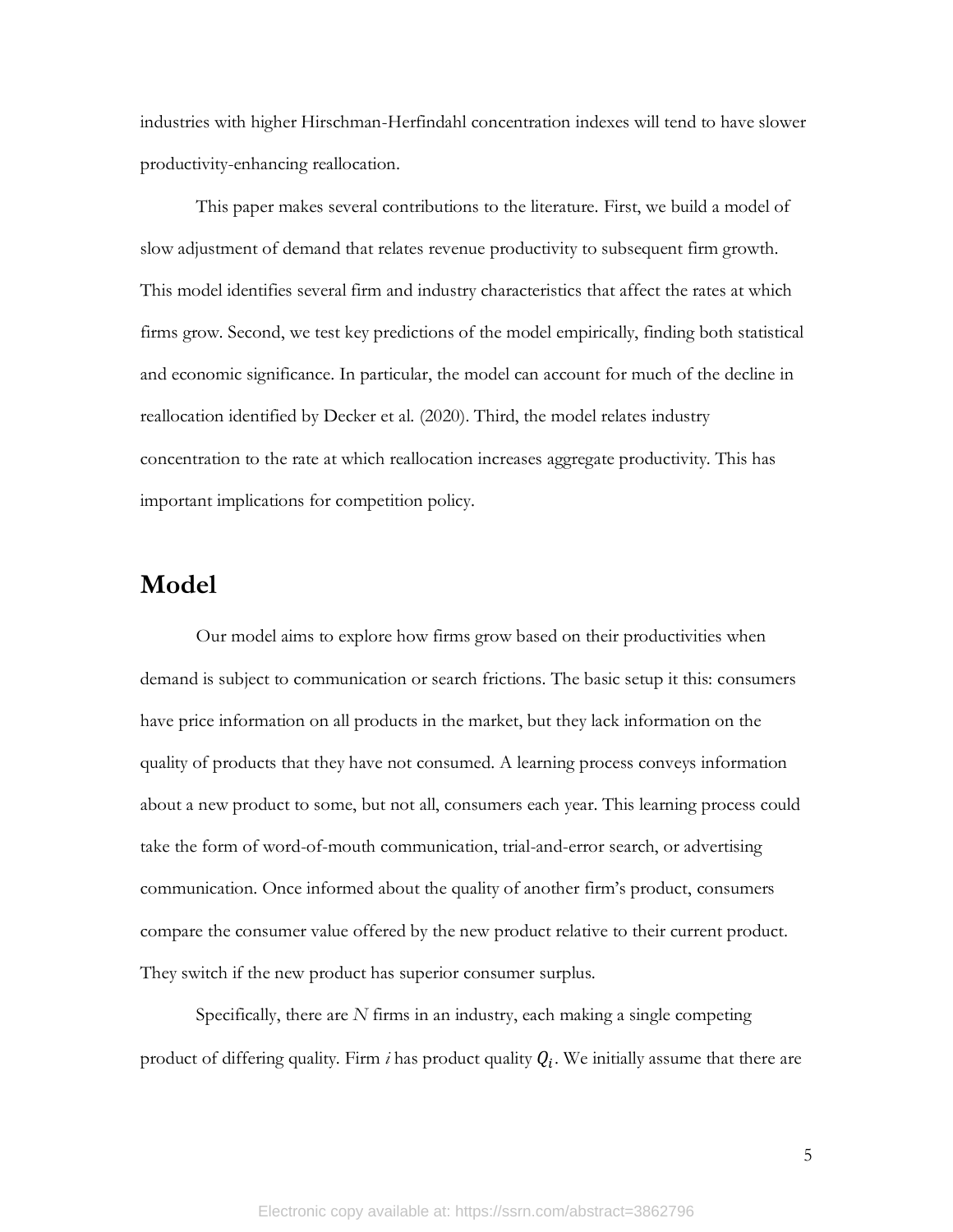identical consumers, of mass 1. Each consumer selects a firm and purchases the good of only that firm in varying quantities.

There are two periods. In period 1, consumers have been pre-assigned to a firm by some historical process so that firm  $i$  has a share of consumers of  $S_{i1}$ . In period 2, consumers can switch firms. We assume that while customers know the prices that all firms charge, they do not know the qualities of all firms' products. Specifically, we assume that a consumer can know the expected quality  $Q_{i2}$  for firm *i* in period 2 only if: a) the consumer purchased from firm  $i$  in period 1 and hence knows  $Q_{i1}$ , or b) the consumer receives some communication that lets them form expectations about period 2 consumer surplus.

### **Communication**

However, this communication process is constrained so that not all consumers receive new information. We can model it in a variety of ways:

- 1. Word-of-mouth.  $\delta$  pairs of consumers exchange information about their current product choices by word-of-mouth, each member of the pair selected randomly. If they currently consume different products, they will compare and the consumer with the inferior product will switch.
- 2. Trial-and-error search. Manufacturers sell through retail stores. On average, each retail store will stock products in proportion to the market share of the manufacturers. Each period,  $\delta$  consumers choose to evaluate a new product by randomly selecting one from retail shelves (thus in proportion to that firm's market share). If the evaluation favors the trial product, the consumer switches.
- 3. Advertising. Firms broadcast informative advertising messages at some cost. Consumers receive multiple ad messages from different firms, but given limited attention,  $\delta$  randomly chosen consumers randomly choose one message they received to select a product to evaluate. If firm  $i$  broadcasts  $m_i$  messages, the probability that a consumer who pays attention will evaluate its product is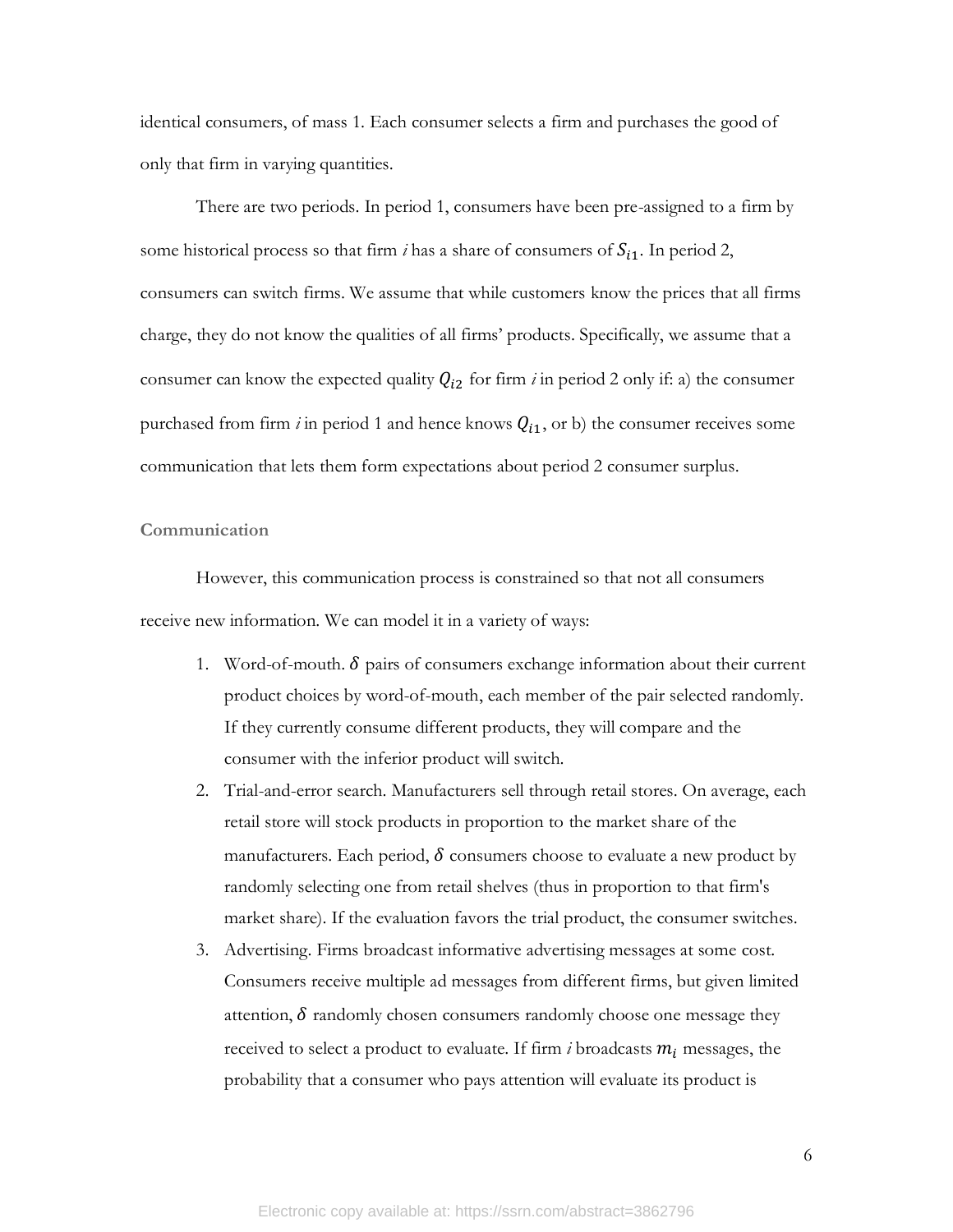$m_i$  $\frac{m_l}{\sum_{j=1}^{N} m_j}$ . We assume, consistent with casual evidence, that a firm's share of

advertising messages equals its share of period one customers,  $S_{i1}.^4$ 

These models each generate an equivalent reallocation equation. In the word-ofmouth model,  $\delta S_{i1}$  consumers of firm *i* communicate with other consumers of whom  $1 - S_{i1}$  are customers of other firms. Thus, the number of pairs of consumers who communicate with each other where one is a customer of firm *i* and the other is not is  $\delta S_{i1}(1-S_{i1})$ .<sup>5</sup> Note that these models make a critical assumption: once a consumer is selected to receive information, the probability that the consumer receives information on any particular firm is proportional to that firm's share of customers. This property ensures that the distribution of firms is not entirely dominated by small firms.

#### **Consumption**

Each consumer purchases a variable quantity from their chosen firm. Each consumer's demand is an isoelastic function of product quality and price, *P*,

$$
D = QP^{-\epsilon}, \quad \epsilon > 1 \tag{1}
$$

yielding a consumer surplus of

$$
V(Q, P) = \int_{P}^{\infty} Qx^{-\epsilon} dx = \frac{QP^{-(\epsilon - 1)}}{\epsilon - 1}
$$
 (2)

<sup>4</sup> Advertising expenditures tend to average a constant share of sales over several orders of magnitude of firm size (see, for example, Dinlersoz and Yorukoglu 2012, Table 1). In our data, regressing log advertising expenditure against log sales with controls for industry and year, using a Heckman sample selection model to correct for firm non-reporting and firm exit, the coefficient on log sales is .997 (.008).

<sup>&</sup>lt;sup>5</sup> For the search and advertising models,  $\delta(1 - S_i)$  consumers not currently at firm *i* consider switching and of these,  $S_i$  will consider firm *i*'s product. At the same time,  $\delta S_i$  consumers from firm *i* will consider switching and of these,  $1 - S_i$  will compare a product from another firm.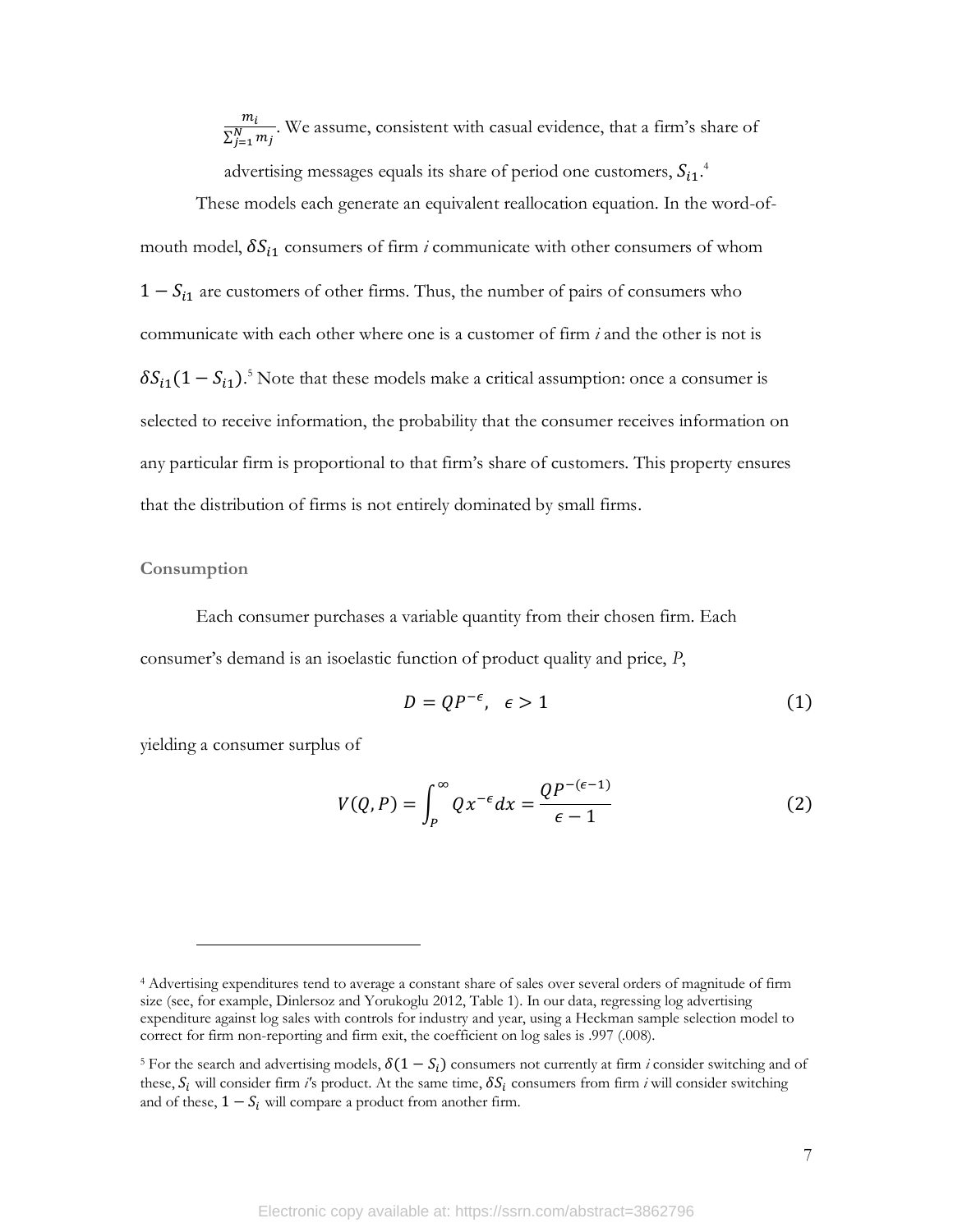**Production**

Firms produce output per consumer  $Y = A \cdot K$  where A is technical efficiency and K is capital per consumer (or alternatively a constant-returns-to-scale Cobb-Douglas composite). Equating demand to output and inverting equation (1), revenue per customer

$$
R = PY = e^{\omega} K^{\frac{1}{\mu}}, \quad \omega \equiv \frac{\ln Q}{\epsilon} + \frac{\ln A}{\mu}, \quad \mu \equiv \frac{\epsilon}{\epsilon - 1}
$$

where  $\omega$  is (log) revenue productivity. We assume that both technical efficiency,  $A$ , and product quality, *Q,* are pre-determined, although they likely result from past firm investments.<sup>6</sup> Total firm revenue  $R^{TOT} \equiv S \cdot R$  is related to total capital  $K^{TOT} \equiv S \cdot K$  as

$$
\ln R^{TOT} = \omega + \frac{1}{\mu} \ln K^{TOT}.
$$

We estimate a version of this revenue production function below.

Total profits are the profits made on each customer times the size of the customer base,  $S = S(P)$ ,

$$
\Pi = S(P) \cdot (PY - WK)
$$

where  $W$  is the user cost of capital. We designate the customer base as a function of price because the price that each firm charges in period 2 will affect how many customers switch to that firm. That is, the firm faces a dynamic tradeoff between increasing the profit per customer and increasing the number of customers in period 2. The firm sets prices as a monopolist and the consumer is a price-taker. Equating demand with output and substituting equation (1), the profit maximizing price for period 2 is (see Appendix)

<sup>6</sup> Our model is purely a demand side model. In a more dynamic, long term model with supply-side considerations, prospects for firm growth likely affect innovation incentives.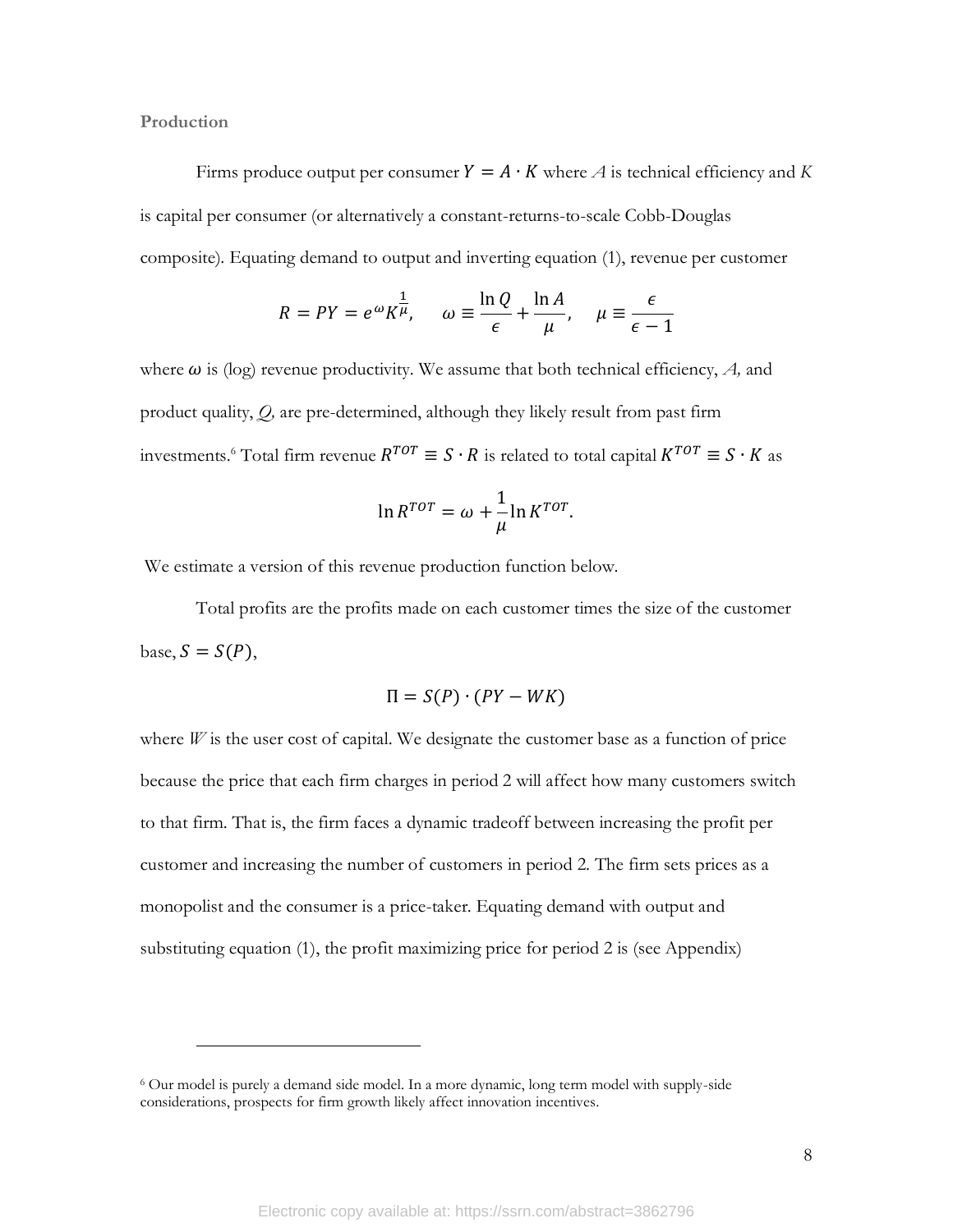$$
\hat{P} = \frac{\mu W}{A} \left[ 1 - \frac{1}{1 - \frac{\partial \ln S}{\partial P} \cdot \frac{P - W/A}{\epsilon - 1}} \right].
$$
\n(3)

The term in front of the brackets is the standard result from static optimization (ignoring growth of the customer base) where  $\mu$  is the average markup. The second term in brackets represents the discount that firms offer to keep current customers and to attract new ones. Evidence suggests that firms do indeed offer lower prices in order to induce growth (Foster, Haltiwanger, and Syverson 2016).

The discount makes it difficult to solve equation (3) analytically and it also implies that productivity estimates will be biased. Fortunately, some evidence suggests that these discounts are not large. In a careful study of industries with homogenous products, Foster et al. (2008, 412) find that industry entrants—firms that presumably offer the greatest discounts because they have small customer bases—offer discounts of only 0.15% on average (3.88% in a revenue-weighted regression) after controlling for productivity differences. For now, we will assume that  $\hat{P} \approx \frac{\mu W}{4}$  $\frac{W}{A}$ . Below we test for evidence of discounts, finding that their effect on our main estimates is small.

With this assumption, using the static optimal price, we can write customer surplus from equation (2) as

$$
V=\frac{e^{\epsilon\omega}}{(\epsilon-1)(\mu W)^{\epsilon-1}}.
$$

This means that consumer surplus maps 1:1 to revenue productivity. That is, comparing two firms, consumers will choose to purchase from the one with higher revenue productivity.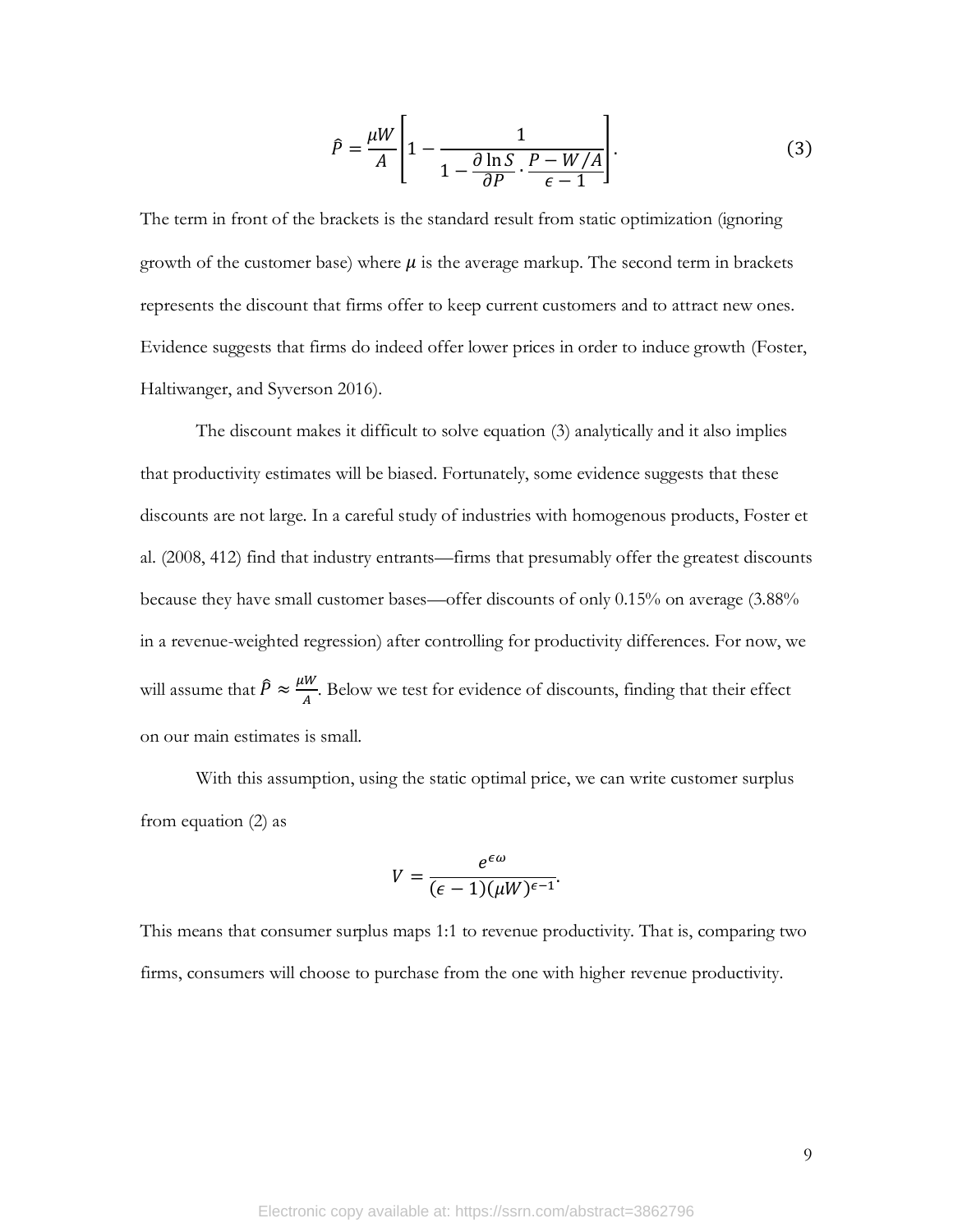**Reallocation**

We can now model customer switching. As above,  $\delta S_{i1}(1 - S_{i1})$  pairs of consumers exchange information on the quality of products they consumed in period 1. Based on this information, they will choose the firm that has the highest expected consumer surplus/productivity in period 2. To implement this comparison, we assume as a first order approximation that  $E[\omega_{i2}]$  is distributed uniformly in the range  $\overline{\omega} \ge E[\omega_{i2}] \ge \underline{\omega}$  so that the probability density is  $\frac{1}{z}$ ,  $Z \equiv \overline{\omega} - \underline{\omega}$ . Variable Z represents the dispersion of consumer surplus. This distribution is common knowledge.

We can then calculate the growth of firm *i'*s customer base as follows. On average, of the consumers of firm *i* who communicate with consumers from other firms,  $\frac{\overline{\omega} - E[\omega_{iz}]}{z}$ Z will find better value at the other firm and these firm *i* consumers will switch;  $\frac{E[\omega_{i2}] - \omega}{Z}$  $rac{u^{21-\omega}}{z}$  will find lower value at the other firm, so those other consumers will switch to firm *i*. The expected change in firm *i'*s customer base from period 1 to period 2 is then

$$
\Delta S_i = \delta S_{i1} (1 - S_{i1}) \frac{E[\omega_{i2}] - \underline{\omega} - (\overline{\omega} - E[\omega_{i2}])}{Z}
$$

Defining the mean productivity  $\tilde{\omega} = \frac{\overline{\omega} + \underline{\omega}}{2}$  $rac{10}{2}$ 

$$
\Delta S_i = 2\delta S_{i1}(1 - S_{i1})\frac{E[\omega_{i2}] - \tilde{\omega}}{Z}
$$
 (4)

and the expected growth rate is

$$
g \equiv \frac{\Delta S_i}{S_{i1}} = 2\delta(1 - S_{i1})\frac{E[\omega_{i2}] - \tilde{\omega}}{Z}.
$$
 (5)

The customer bases of high-productivity firms grow while those of low-productivity firms shrink. This equation thus describes reallocation to higher productivity firms. The absolute increase in market share for productive firms will be an inverted-U, that is, low for firms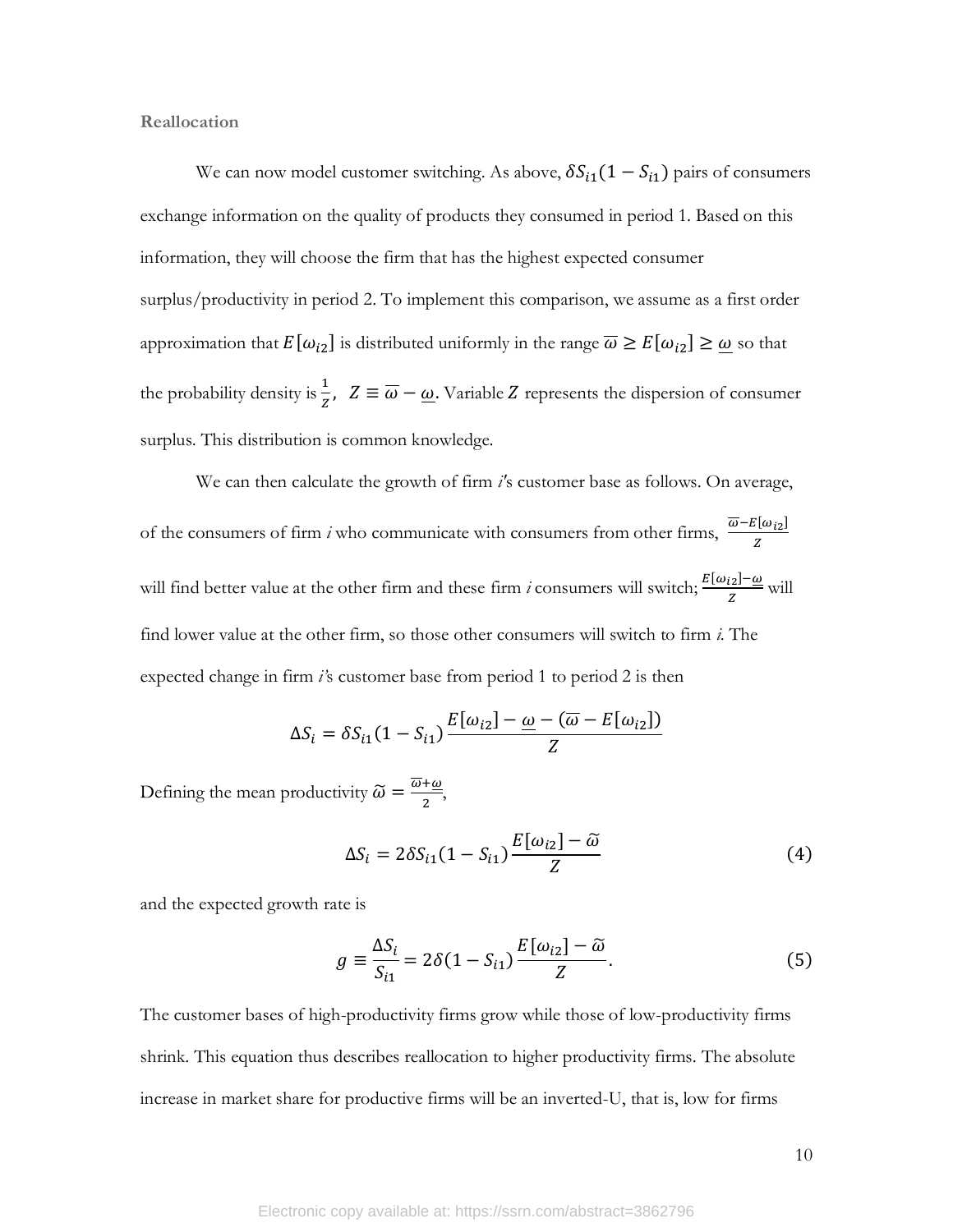with small market shares, high for large firms  $($   $\sim$  50% market shares) and low again for extremely large firms (close to monopoly). The growth rate, *g*, of productive firms will be smaller for firms with large market share,  $S$ , and slower when productivity levels of firms are more widely dispersed  $(Z)$ . There are two intuitions behind this behavior: first, a firm with large market share has relatively fewer prospective customers it can hope to acquire, so it grows relatively slower in response to productivity. Generally, of course, firm growth rates are seen to decline with firm size (see, for example, Jovanovic 1982; Evans 1987). Second, when productivity levels are dispersed, a firm must have relatively higher productivity in order to attract the same number of new customers.

### **Heterogeneous consumers**

We now relax the assumption that consumers are identical. When consumers have heterogeneous needs, firms can make investments that differentiate their products and services. Firms can invest in R&D to make distinctive product characteristics, they can invest in information technology to increase the variety of goods or product features to meet disparate wants, they can advertise to appeal to certain consumers' distinctive identities, or they can add locations closer to consumers, shortening travel distance. Since Hotelling (1929), travel costs are a useful way to model consumer heterogeneity.

In the context of our model, consumers now choose between firms based on both the consumer surplus they derive from their purchases *and* on their travel costs. Suppose that firm *j* has made an investment that places them "closer" to consumers so that travel costs are *x* less to firm *j*. Then a consumer will choose firm *j* over firm *i* if  $E[\omega_{i1}] < E[\omega_{j1}] + x$ . Because consumer utility now has two dimensions—the consumption of goods and travel costs—consumers might actually prefer to consume less at firm *j* if the savings in travel costs

11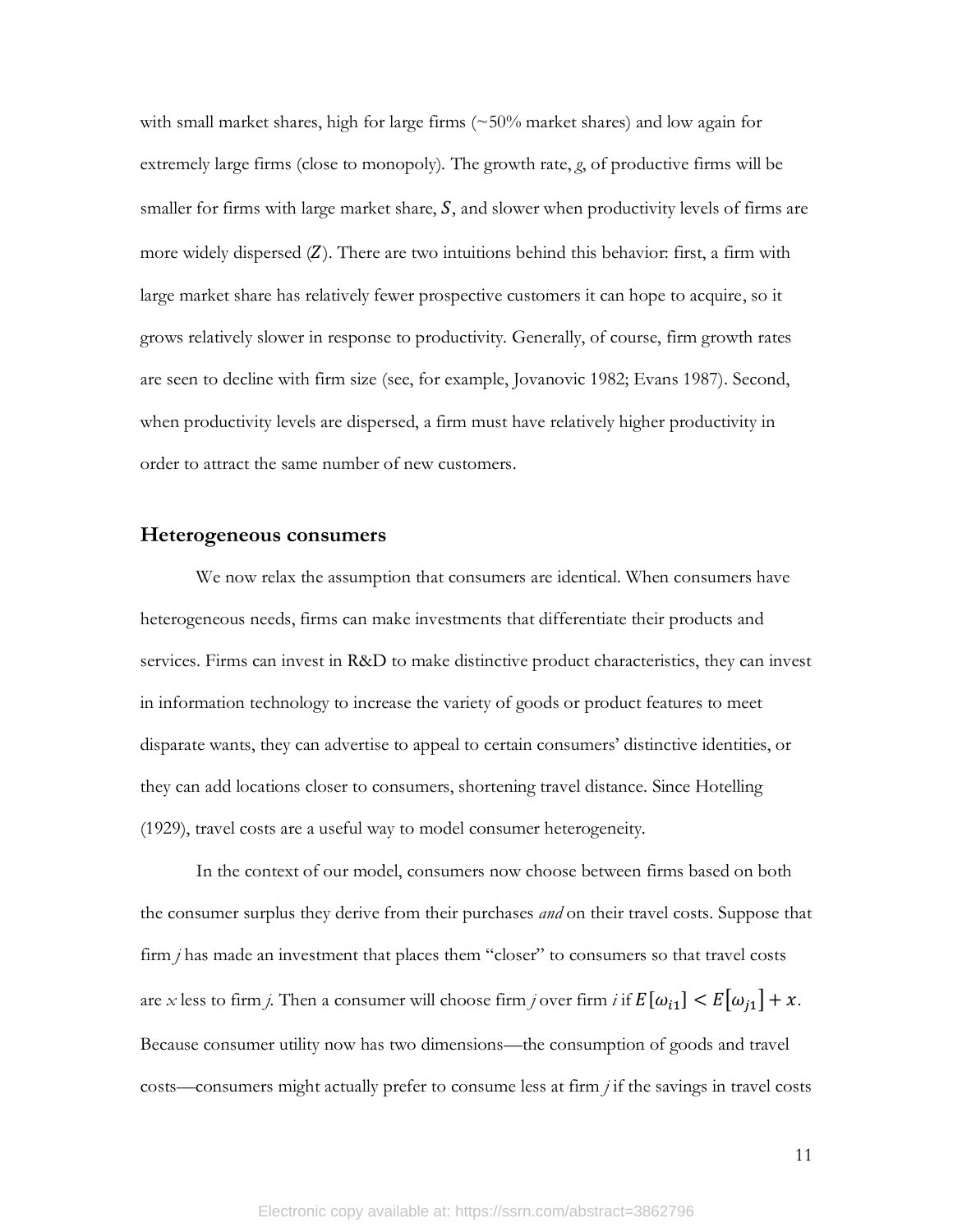are large enough. Revenue productivity is no longer a sufficient indicator of switching decisions.

Suppose the share of firms investing in locating closer to consumers is  $\lambda$ . These firms are randomly drawn from the original productivity distribution and their *effective*  productivity increases by *x*. Then, if the firms offering inducements are randomly selected, the growth equation for firm *i* that doesn't offer the inducement is

$$
\Delta S_i = 2\delta S_{i1}(1 - S_{i1})\frac{E[\omega_{i2}] - \tilde{\omega} - 2\lambda x}{Z}
$$

Not surprisingly, these investments slow the growth of other firms. To the extent that large firms have an advantage in this regard, these investments will tend to slow the grow of smaller firms. To the extent that these investments do not change productivity, they are sometimes called "business stealing" activities. Below we will test for evidence of firm investments altering consumer choices of firms.

#### **Empirical implementation**

We estimate a version of (5) in two steps. First, we obtain estimates of firm productivity each year,  $\widehat{\omega}_{it}$ , with the method of Ackerberg, Caves, and Frazer (2015) using a value-added production function with labor, net tangible capital, and intangible capital as factor inputs. Second, using the growth in total revenues as a proxy for the growth in customer base and assuming an AR1 process for productivity,  $E[\omega_{i2}] = \rho \cdot \omega_{i1}$ , equation (5) can be transformed to

$$
\Delta \ln R_{it}^{TOT} \approx g_{it} = \alpha_{jt} + \beta^1 \hat{\omega}_{it-1} - \beta^2 S_{it} \hat{\omega}_{it-1} + \beta^3 S_{it} + \varepsilon_{it}.
$$
 (6)

12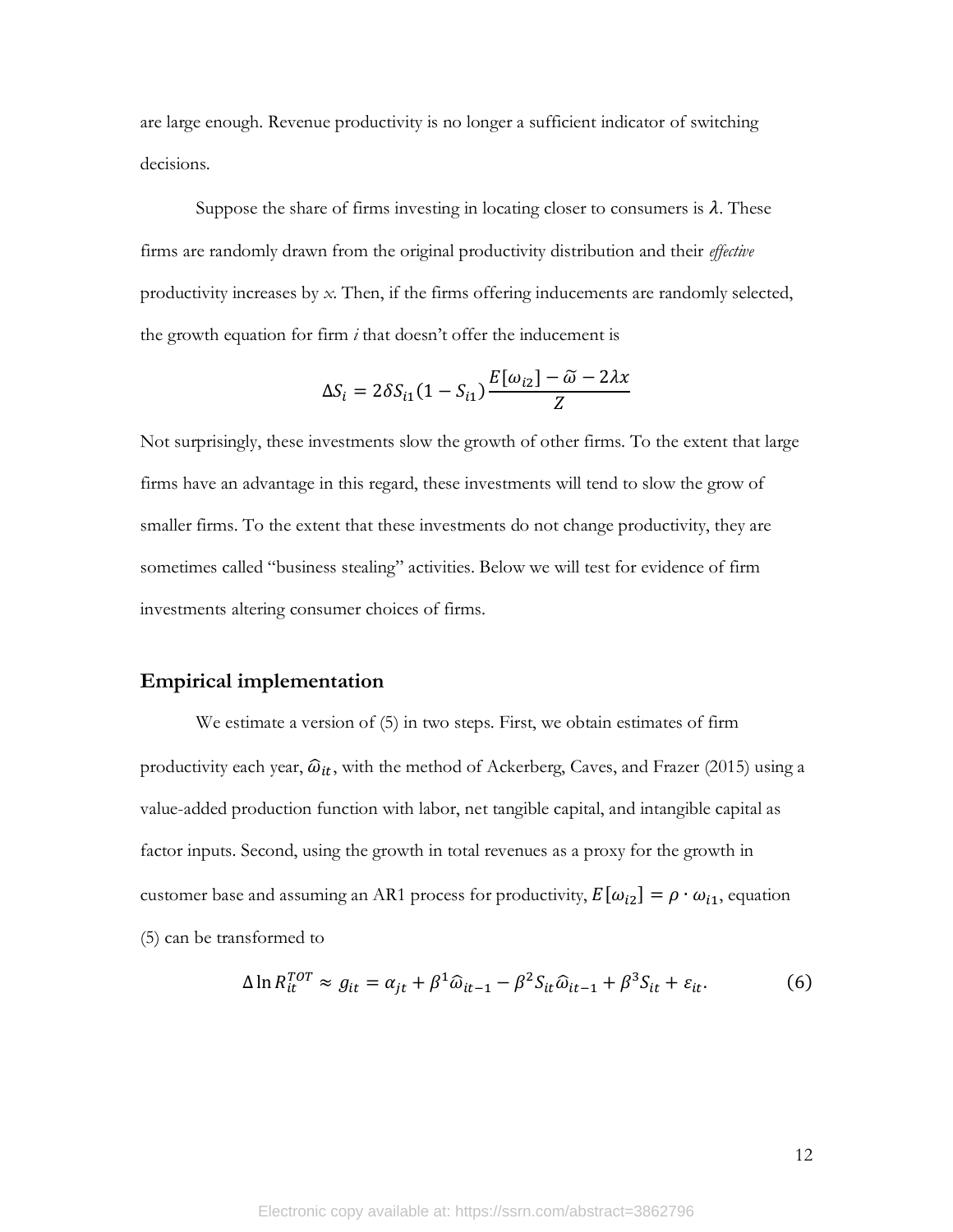where *j* is industry. This equation expresses the response, in terms of firm revenue growth, to the level of lagged productivity. Additional terms can be added to capture productdifferentiating investments.

### **Aggregate productivity growth**

Because larger firms grow relatively less than smaller firms of comparable productivity, an industry dominated by large firms might perform worse in aggregate. We can, in fact, show this to be the situation for a base case. Let  $\Omega \equiv \sum S_i \omega_i$  be aggregate (weighted average) productivity. Then the change in aggregate productivity from period 1 to period 2 can be decomposed as

$$
\Delta \Omega \equiv \Omega_2 - \Omega_1 = \sum_{i=1}^N \Delta S_i \omega_{i1} + \sum_{i=1}^N \Delta \omega_i S_{i2}.
$$

The first term represents the contribution of between-firm changes; the second term represents the within-firm changes in productivity. The second term depends on the correlation between firm productivity growth and firm size. A substantial literature looks at whether large firms are more or less innovative than small firms (see for example Cohen 2010) with somewhat mixed results. The first term captures the reallocation process we study here. Using equation (4) we have,

$$
\sum_{i=1}^{N} \Delta S_i \omega_{i1} = \frac{2\delta \rho}{Z} \sum_{i=1}^{N} S_{i1} (1 - S_{i1}) (\omega_{i1} - \widetilde{\omega}_1) \omega_{i1}
$$

Assuming that productivity and customer base size are uncorrelated,  $(cov(S, \omega) = 0)$  and that sample means correspond to expectations, suppressing subscripts,

$$
E\left[\sum \Delta S\omega\right] = \frac{2\delta\rho N}{Z} E\left[S\omega^2 - S\,\tilde{\omega}\omega - S^2\omega^2 + S^2\tilde{\omega}\omega\right]
$$
 (7)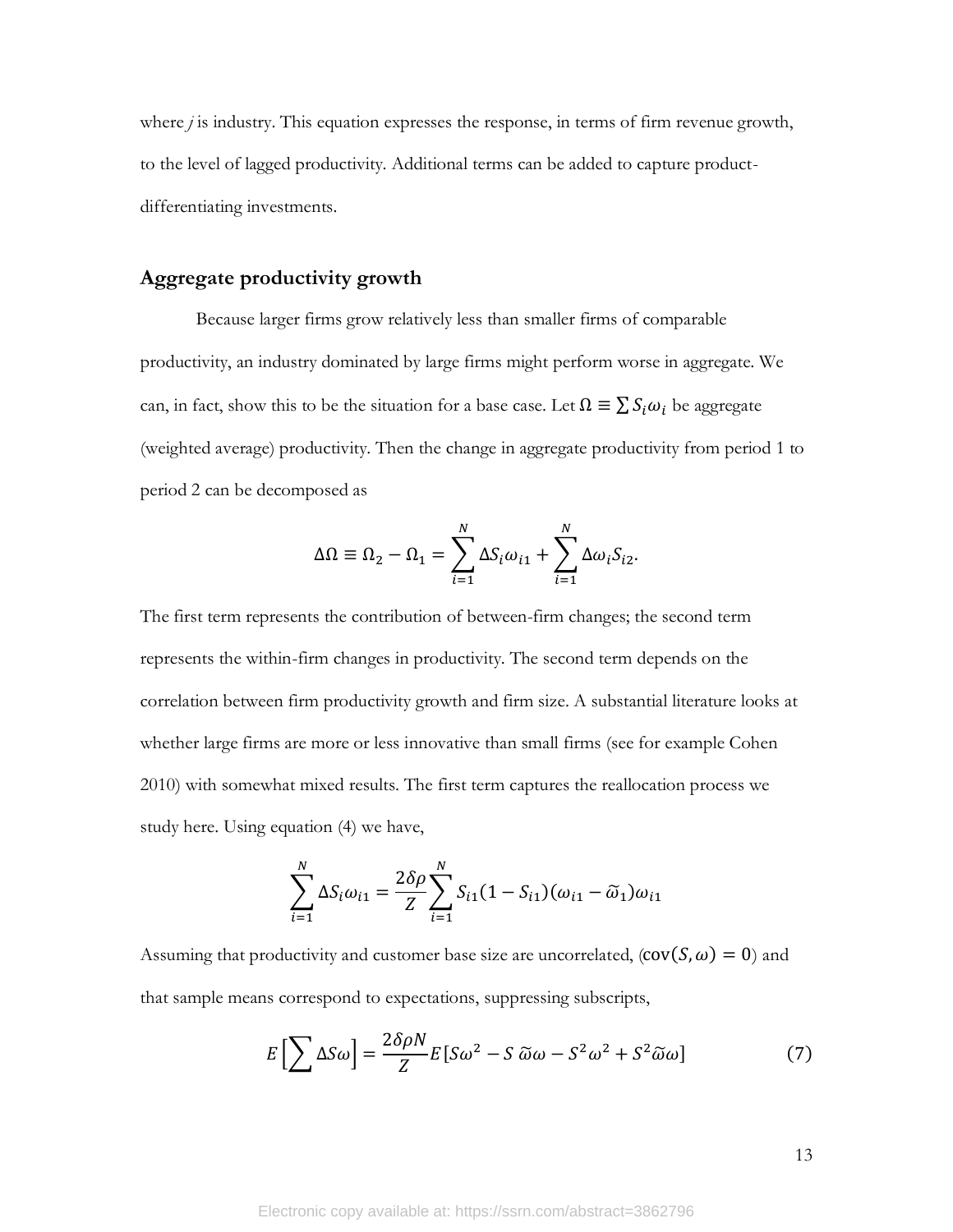$$
= \frac{2\delta\rho}{Z} \cdot \text{var}(\omega) \cdot (1 - H), \quad H \equiv \sum S^2
$$

$$
= \frac{\delta\rho}{\sqrt{3}} \cdot \text{stdev}(\omega) \cdot (1 - H)
$$

where  $H$  is the Hirschman-Herfindahl index.<sup>7</sup> Reallocation contributes less to aggregate productivity growth in more concentrated markets (ranked by size of customer base).

This finding, of course, is not general; it is based on the strong assumption that firm size and productivity are uncorrelated. If large firms become large because they are more productive (Demsetz 1973), then productivity might be correlated with firm market share. In that case, more concentrated industries might not have slower reallocation. Evidence shows that *labor* productivity tends to be correlated with firm size. Bartelsman, Haltiwanger, and Scarpetta (2013), surveying data from eight countries, find the covariance between firm labor productivity and firm share of employment tends to be positive, ranging from -.03 to .51, the latter figure for the United States (see also Leung, Meh, and Terajima 2008). However, labor productivity overstates the covariance between total factor productivity because larger firms tend to be relatively more capital intensive. In our data, the covariance between firm revenue size and labor productivity (revenue per employee) is .51, but that declines to .02 when productivity is estimated with tangible capital and it further declines to -.07 when intangible capital is included. This suggests that at the very least equation (7) applies in some industries, although the covariance assumption must be determined on a case-by-case basis.

<sup>&</sup>lt;sup>7</sup> The last equation using the variance of a uniform distribution,  $Z^2/12$ .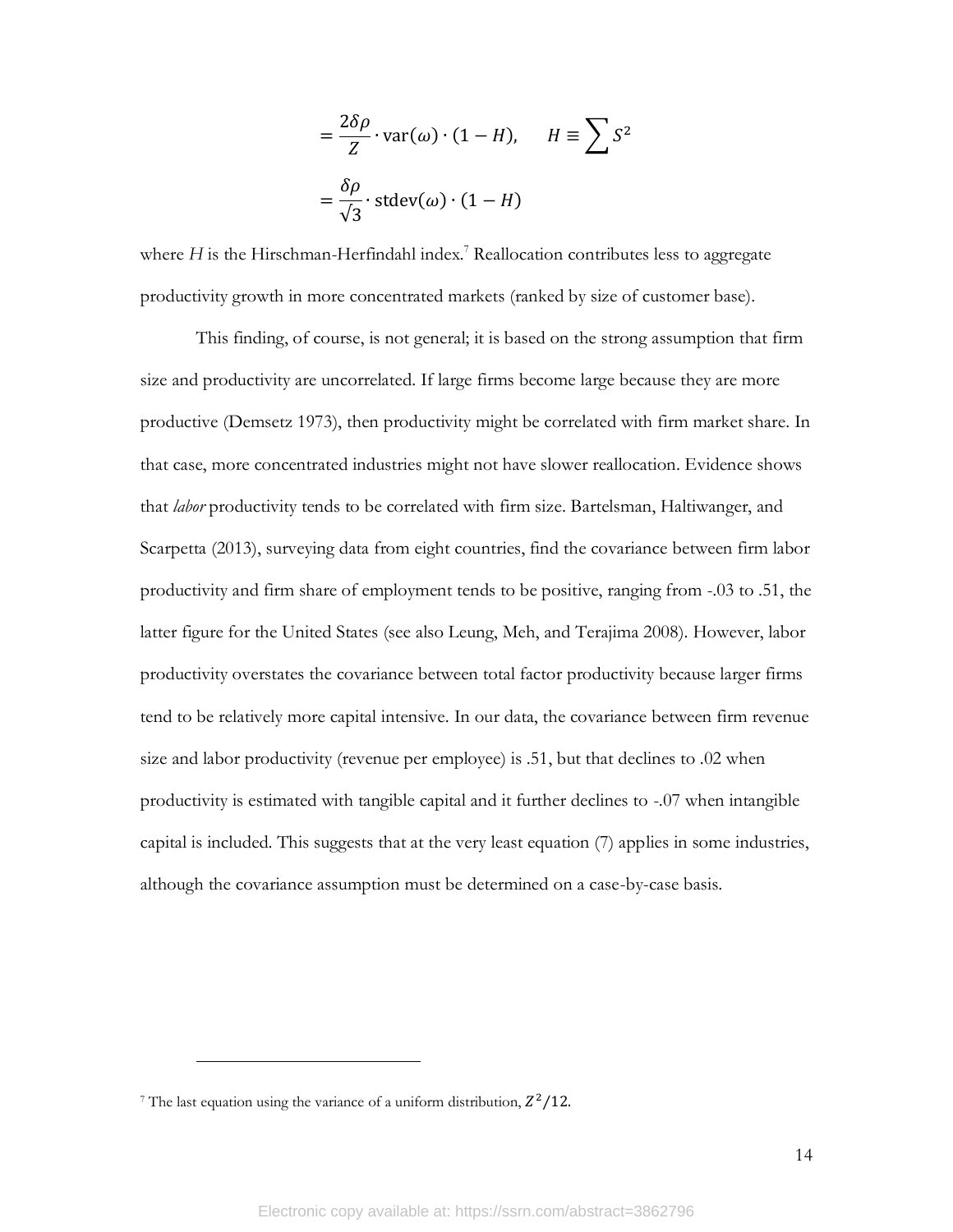## **Data and Variables**

Our main dataset consists of Compustat firms traded in US currency with positive sales, including firms with headquarters outside the US. The Compustat sample is, of course, highly selected. However, by using Compustat, we gain rich data on firms, including intangibles, that help test and validate our model, providing a foundation for research using more comprehensive data. We use years 1976 – 2018. To identify industries in these data, we use the historical NAICS (6 digit) assignments made by Standard & Poors, projecting backwards for years before NAICS coverage. Because NAICS coding changes every five years, we map these NAICS codes to the 2012 version for continuity. Compustat primarily includes publicly listed firms and reported sales include all global operations. Revenues are deflated using BEA gross output deflators for each two-digit industry. Our basic sample covers 15,616 firms and 172,551 observations. See summary statistics in the Appendix.

We use two capital stocks in our analysis. Both are deflated and all are beginning-ofyear stocks. For tangible capital, we use deflated net property, plant, and equipment from firm balance sheets. Peters and Taylor (2017) have developed measures of intangible capital based on three components: knowledge capital derived from R&D spending, organizational capital derived from Sales, General, and Administrative expenditures, and balance sheet intangibles. Our results depend critically on including intangibles in the production function. While the measure we use has been validated by multiple researchers (Eisfeldt and Papanikolaou 2013; 2014; Peters and Taylor 2017), we also test other measures for robustness (Appendix Table A4).

To compute firm productivity, we follow common practice (see Keller and Yeaple 2009), imputing intermediates and value added for the productivity estimates as follows: intermediates is cost of goods sold plus sales, general, and administrative expense less

15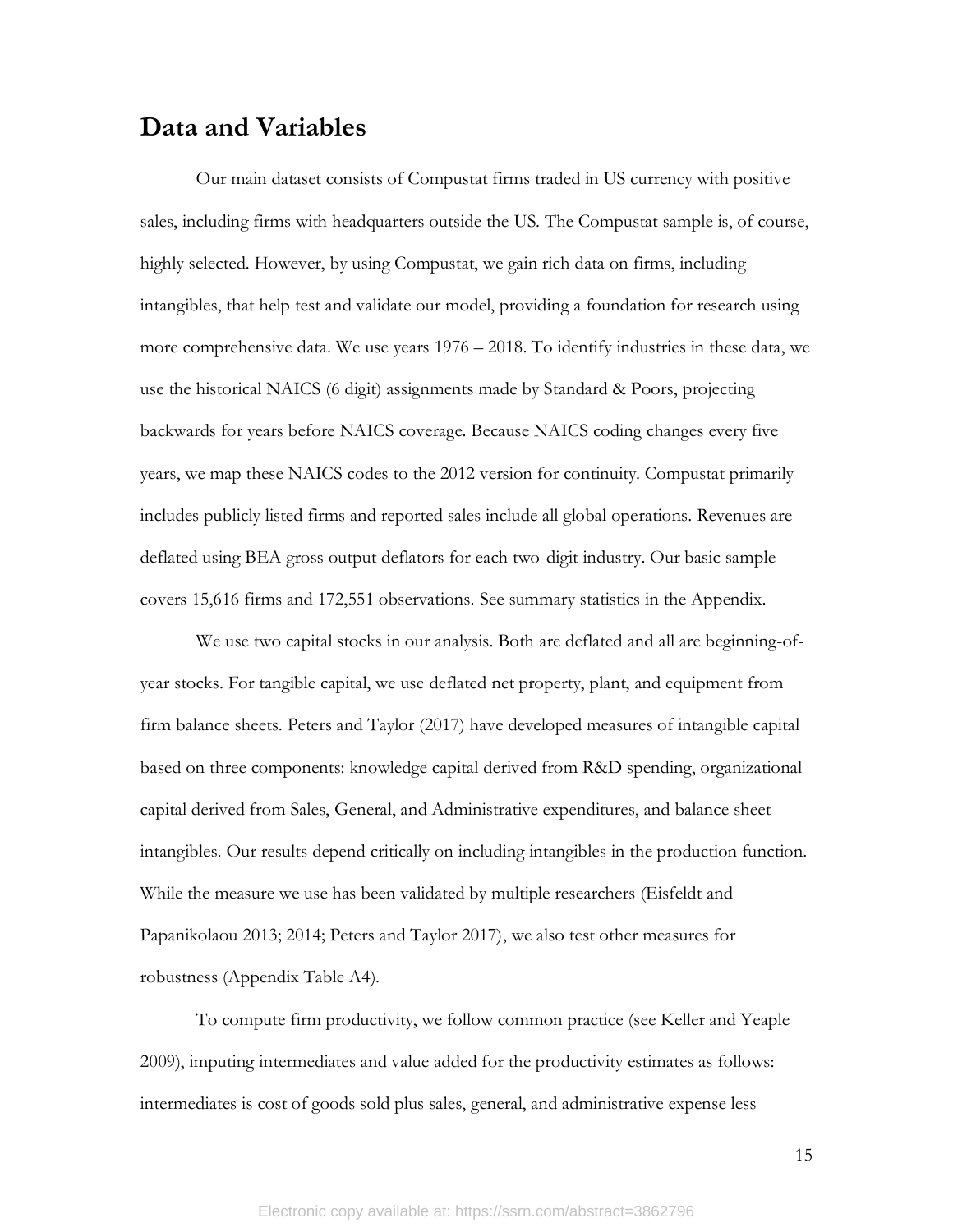depreciation less the wage bill. Where the wage bill is not reported, we impute it as firm employment times the industry mean wage taken from the BEA. Value added is revenues minus intermediates.

Our preferred productivity measure uses value added as the dependent variable in the method developed by Ackerberg, Caves, and Frazer (2015). This method corrects for bias arising when firms adjust variable factors after observing their productivity. The Appendix shows alternative estimation methods (Table A2) and results for our basic regression relating sales growth to lagged productivity using these different estimates (Table A3). While the magnitude of the estimated effect changes with productivity measures, all are significant. Note that inclusion of both tangible and intangible capital is important for our estimates. We also obtained data on mergers and acquisitions from Thomson Reuters SDC Platinum database and matched these to Compustat.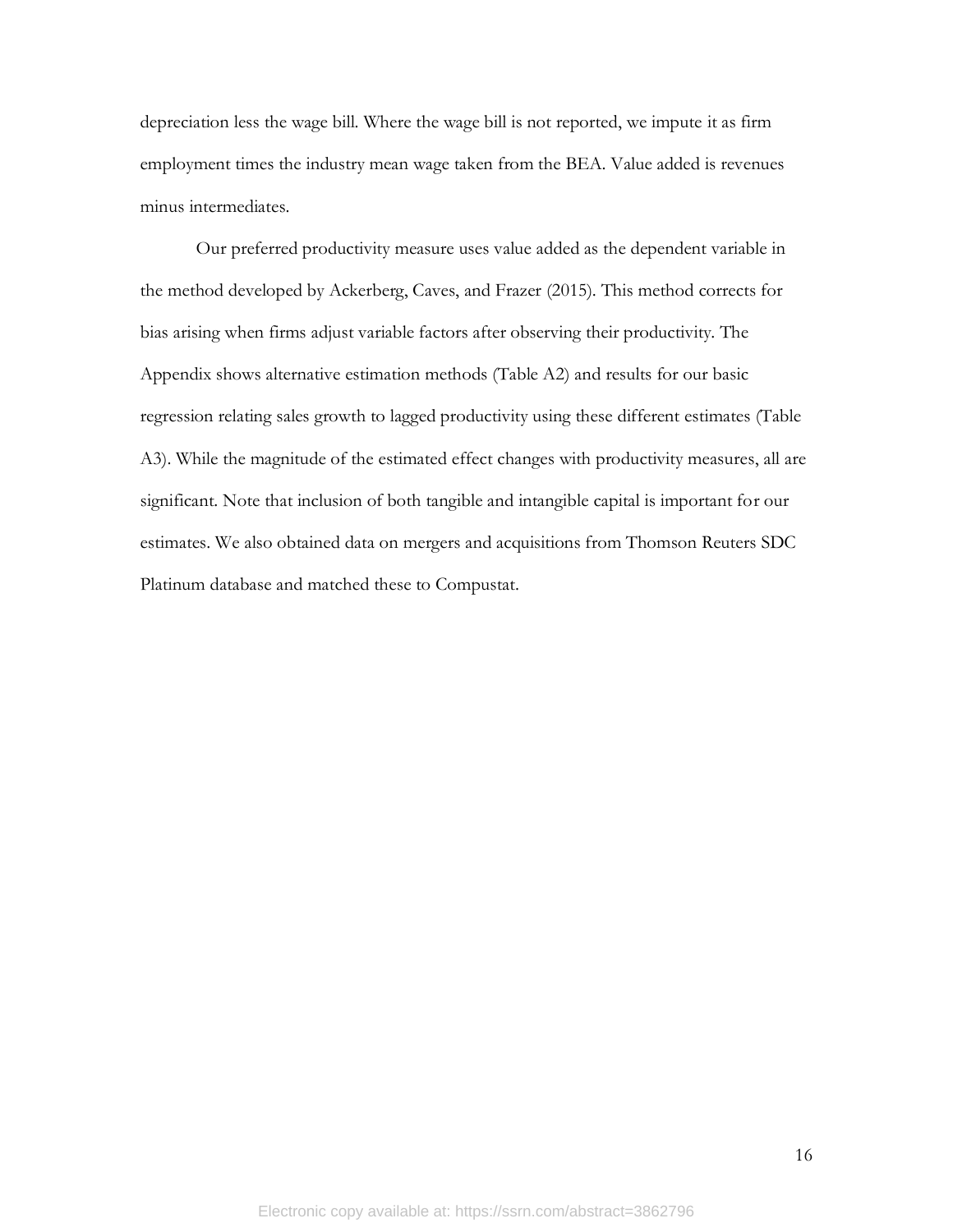

Figure 1. Binned Scatterplot of Firm Growth and Lagged Productivity. Controls for industry and year.

# **Findings**

## **Growth Response to Productivity**

If most firms have small market shares, then we can estimate an approximate version of equation (6) as

$$
\Delta \ln R^{TOT} = \alpha_{jt} + \beta^1 \hat{\omega}_{it-1} + \varepsilon_{it}.
$$

This simple relationship can be seen in a binned scatterplot in Figure 1 and is presented in the regression in the first two columns of Table 1 with firm and industry fixed effects, respectively. The third column of the table adds individual year effects for each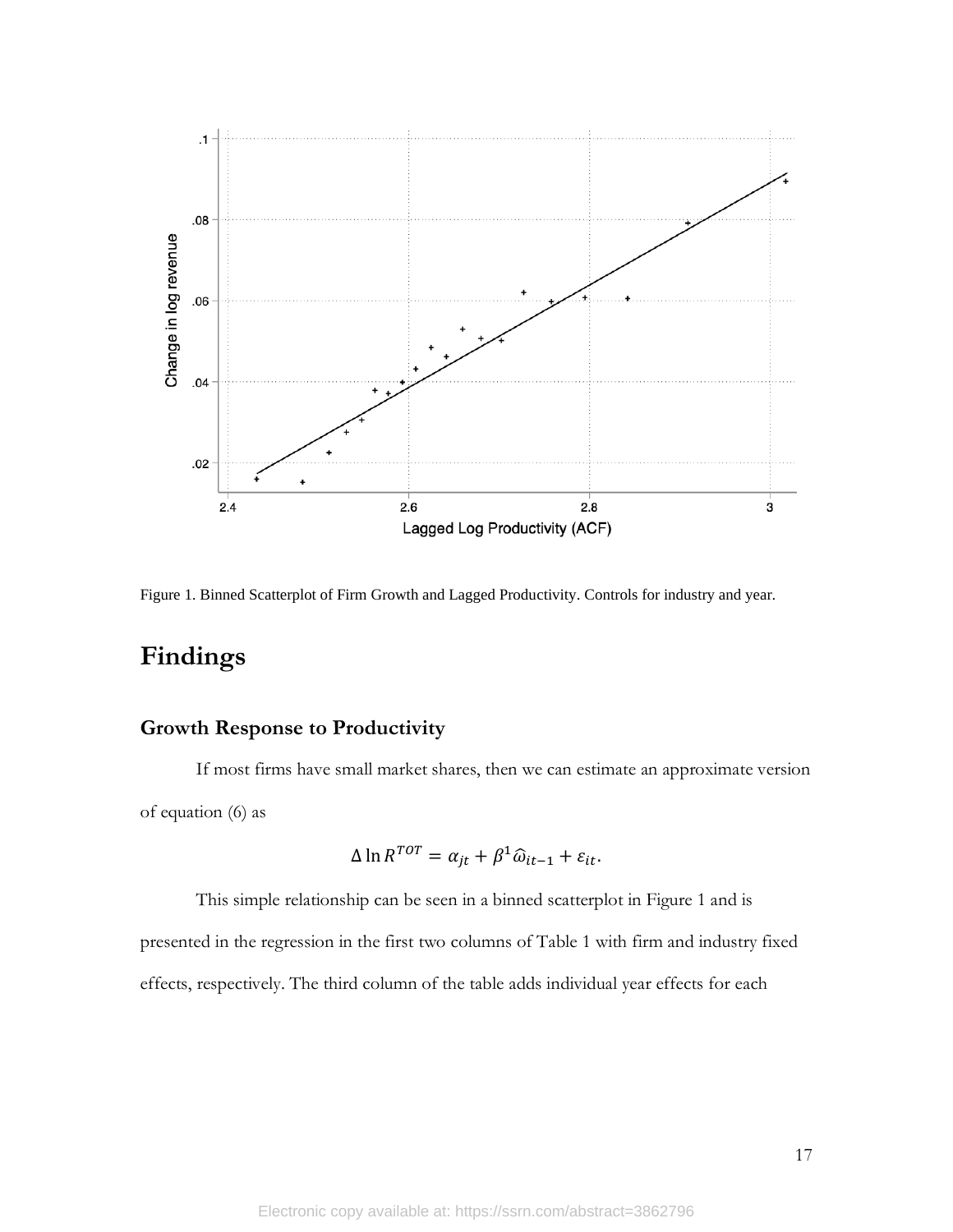industry to control for common industry shocks.<sup>8</sup> These additional fixed effects improve the fit but have only a small effect on the slope of the response curve.

One concern noted above is that dynamically optimizing firms may offer prices less than the static optimizing price, tending to underestimate revenue productivity and to overstate the slope of firm growth relative to productivity. However, we know that these discounts decrease as firms build customer bases as they age (Foster, Haltiwanger, and Syverson 2016). To test for distortions related to age, column 4 adds a term interacting firm age with lagged productivity.<sup>9</sup> The slope of firm growth relative to productivity does, indeed, decrease with firm age, but the effect is not large, decreasing the baseline slope from .098 to .092. This suggests that discounting does not have a major effect.

Acquisition might distort our estimates. The model concerns firm "organic" growth realized by acquiring customers. To the extent that firms grow by acquiring other firms, instead, our dependent variable is measured in error. Column 5 adds two measures of acquisitions, the number of publicly announced mergers and acquisitions and balance sheet goodwill, which captures the value of acquisitions net of book value. Both have significant coefficients, but the slope coefficient increases slightly, as we would expect with measurement error.

Another concern is sample selection bias. Firm survival might be correlated with productivity, possibly biasing the productivity coefficient. To test this, we employ a Heckman sample selection model basing selection on the ratio of long-term debt to the sum of debt plus common equity and also on the independent regression variables. Presumably,

<sup>8</sup> Equation (5) includes industry average productivity, which will change year-to-year.

<sup>&</sup>lt;sup>9</sup> Age is calculated, with some measurement error, as the number of years the firm has data in Compustat.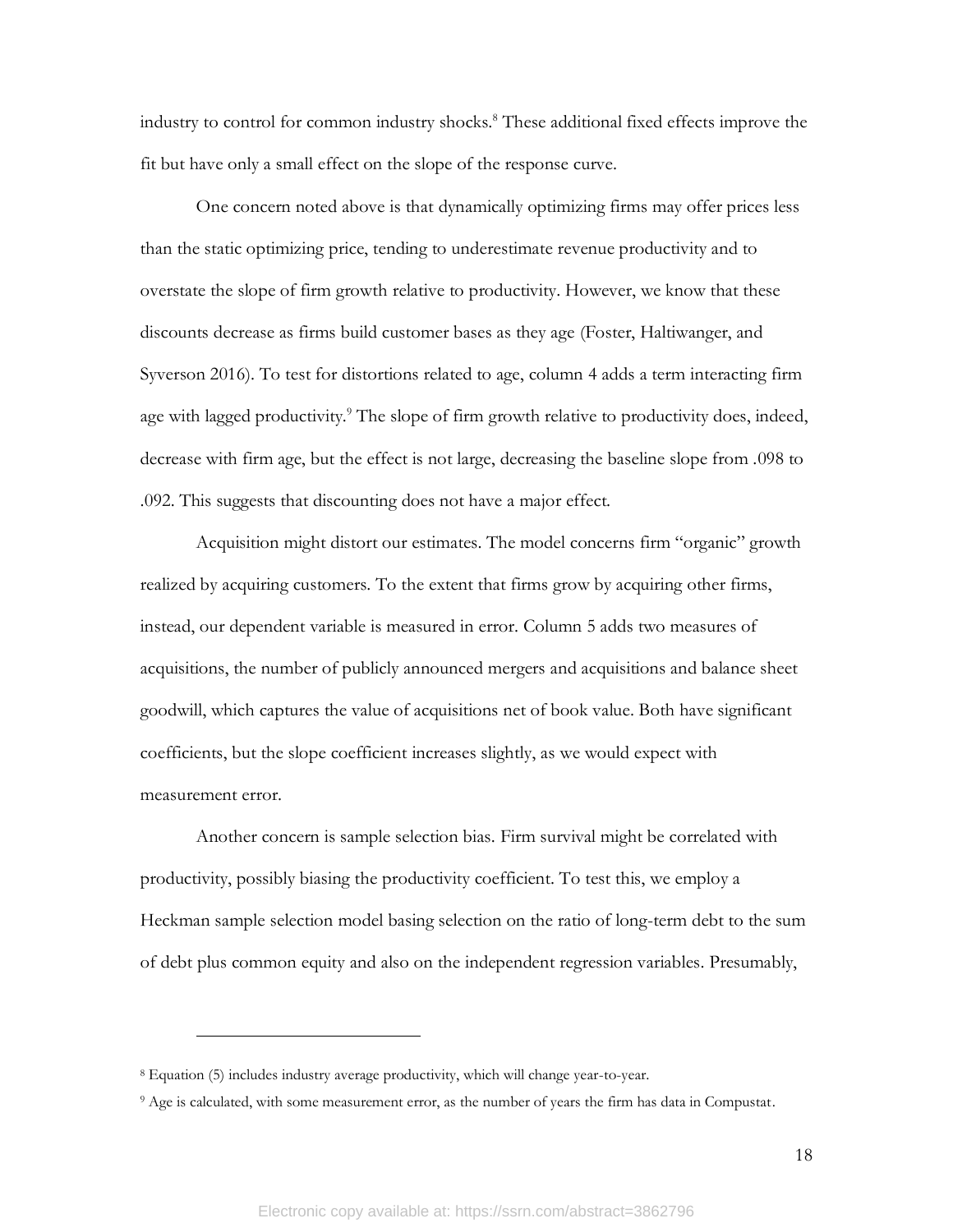firm growth is independent of the debt ratio (Modigliani and Miller 1958), hence meeting an exclusion restriction. The Heckman correction increases the slope coefficient slightly (see Appendix Table A5).<sup>10</sup> We ignore sample selection in the remainder of the paper.



Figure 2. Binned Scatterplot of Firm Growth and Lagged Productivity by Top Four Firms in Each Industry and the Rest. Controls for industry and year.

### **Factors affecting the growth response**

Equation (5) suggests three factors that might influence how firm growth responds to productivity: firm market share, the dispersion of productivity, and  $\delta$ , roughly the rate of communication. The last is, perhaps, the most difficult to quantify. Broadly conceived, it

<sup>&</sup>lt;sup>10</sup> The sample selection regression is slightly different from the regressions in Table 1 because it analyzes forward firm growth (next year – current year) against current productivity. Also, for tractability, we use 3-digit industries rather than 6-digit. Sample size is different because not all observations have debt data.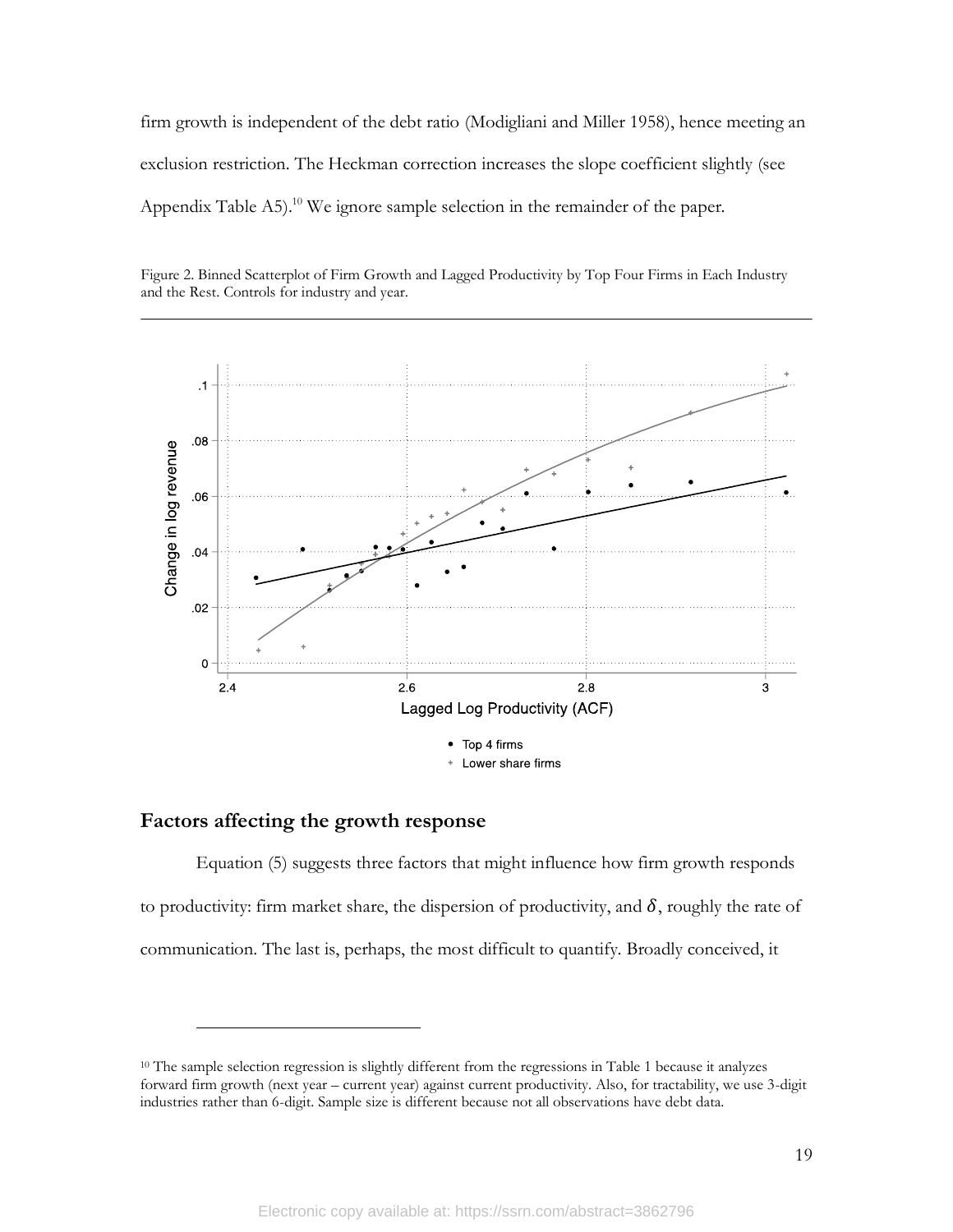might capture switching costs, the extent of word-of-mouth marketing, or other factors that are hard to measure. We do obtain proxies for the first two variables.

Although we do not have accurate market shares for each firm, we can identify firms that have higher market shares than others, namely, those firms ranked in the top four by sales within their Compustat industry. Compustat excludes most private firms and Compustat industries might not correspond to the real industry one might want to use to analyze firm behavior, but nevertheless, top four ranking should generally correspond to higher market share. Figure 2 and Column 1 of Table 2 show, consistent with our model, that the slope of the response curve is sharply lower for top-ranked firms.

Other factors might make large firms less responsive to productivity such as diseconomies of scale. Column 2 interacts lagged productivity with beginning-of-year log total capital (tangible plus intangible). Again, the slope of the productivity response is distinctly lower and the intercept is higher for large firms. Column 3 add a measure of the annual standard deviation of estimated log revenue productivity calculated for the entire sample each year. This, too, is associated with a decrease in the productivity response. Column 4 uses, instead, the standard deviation of each two-digit NAICS industry each year.<sup>11</sup> The result is similar.

These results are all consistent with our model although the analysis is not causal. Nevertheless, the effect magnitudes are substantial, suggesting that market share and productivity dispersion are important factors for understanding firm growth in response to productivity. In particular, both factors have increased substantially since the year 2000,

<sup>11</sup> Because the number of observations varies dramatically across industries, we weight this regression by the number of observations to reduce sampling error.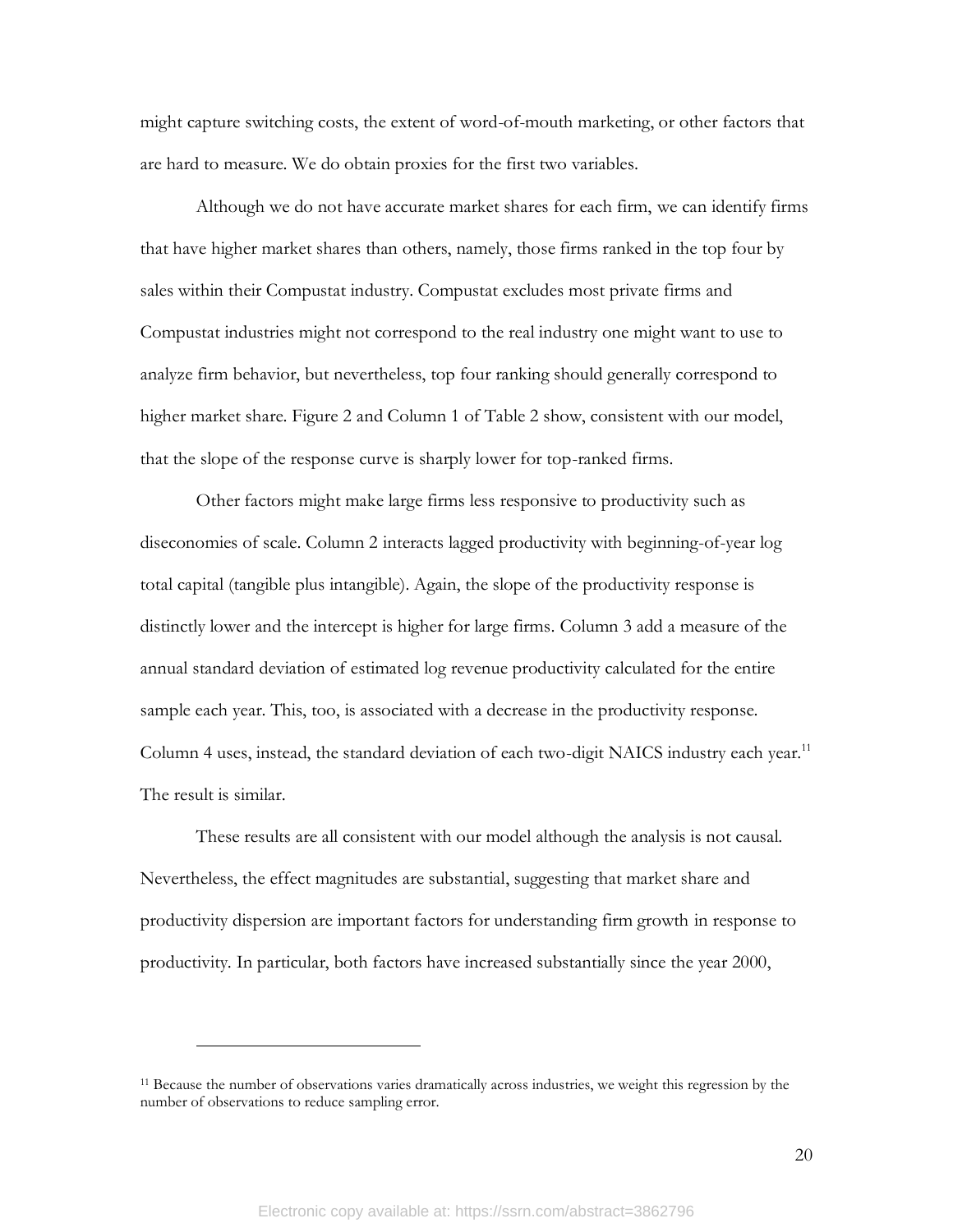possibly contributing to the decline in reallocation observed by Decker et al. (2020). From the Economic Censuses, the market share of the top four firms ranked by sales in US 6-digit industries grew from 26.2% in 1997 to 33.5% in 2012 (weighted by shipments). In our sample, the standard deviation of productivity grew from .22 averaged over 2000 and earlier years to .31 after 2000.



Figure 3. Binned Scatterplot of Firm Growth and Lagged Productivity by time period. Controls for industry and year.

Column 5 of Table 2, using a dummy variable for years after 2000, shows a decline in the productivity response of .086. Figure 3 shows the equivalent decline in slope. How much of this can be accounted for by increases in market concentration and dispersion? The bottom row of the table sums the coefficient for each interaction variable times the change in the sample mean of that variable before and after 2000. Combined, firm size and dispersion account for between .033 and .049 of the decline. In other words, these variables can account for about half of the decline in the response to productivity.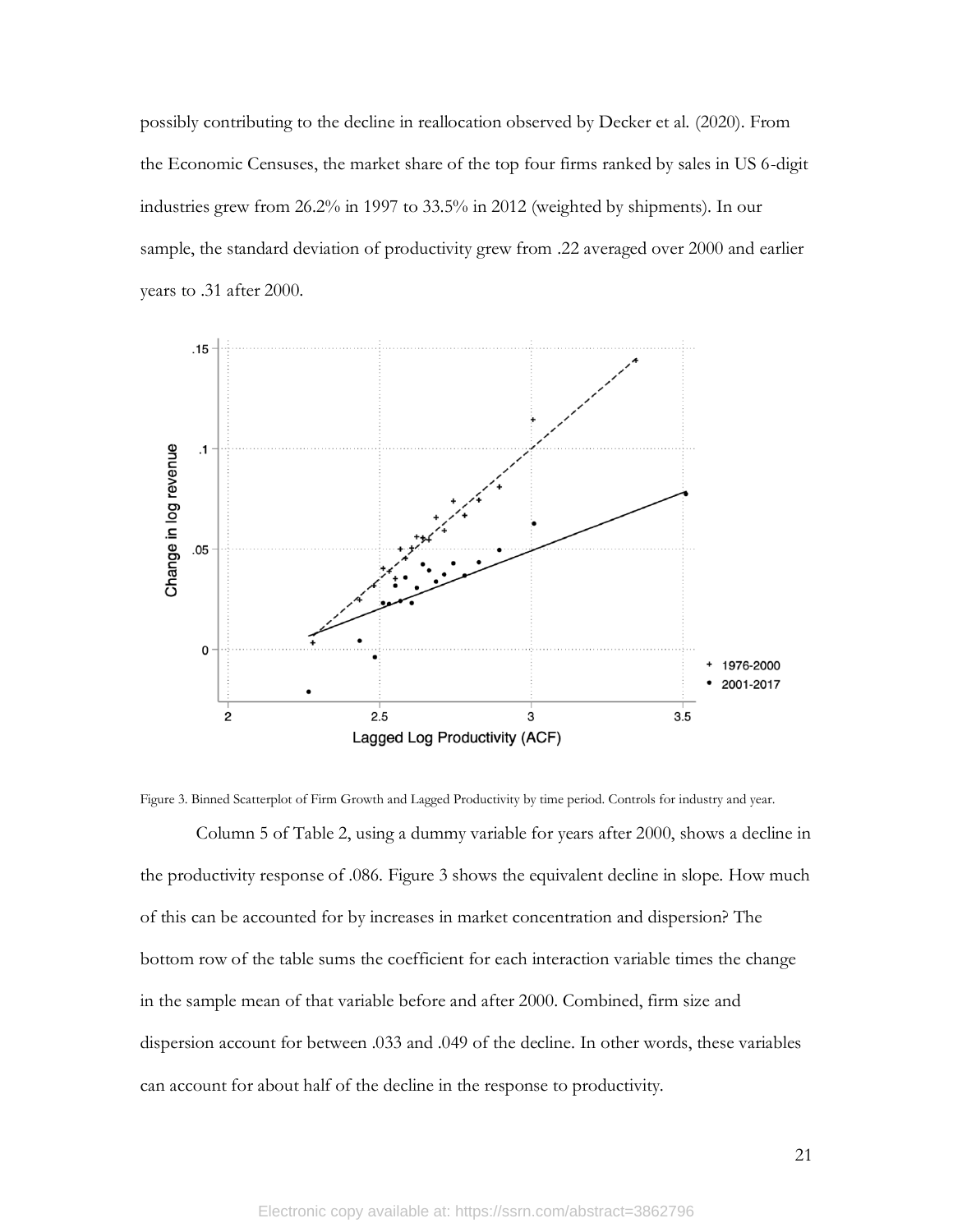We also tentatively explore the relationship between industry concentration,

dispersion, and aggregate productivity growth in equation (7). We calculate the productivity for each industry each year as the revenue-weighted mean of firm productivities. We obtain four-firm concentration ratios from 1997-2012 from the Economic Censuses, interpolating intervening years.<sup>12</sup> Leaving within-firm productivity change to the error term, we estimate

$$
\Delta\Omega_{jt} = \alpha_j^1 + \alpha_t^2 + \beta^1 \text{stdev}(\omega_{jt}) - \beta^2 \cdot H_{jt} \cdot \text{stdev}(\omega_{jt}) + \epsilon_{jt}.
$$

in Table 3, with and without fixed effects. The  $\beta$  coefficients have the right signs and are not significantly different in magnitude. While our data do not include all firms and the righthand side variables are likely endogenous, the estimates are consistent with equation (7), providing some preliminary support.

## **Product differentiation investments**

When consumers have heterogeneous preferences, the model suggests that firms may make investments in differentiating their products and services. These investments may lead to "business stealing" that reduces the growth rate of other firms.

Table 4 explores the role of investments made by the largest four firms in each industry on the smaller firms within that industry. The first two columns add means of topfour capital stocks to our response regressions. The last two columns breakout intangible capital measures into R&D, organizational capital, and balance sheet intangibles (largely goodwill). Investments by top firms in intangibles have a significant negative effect on the growth of smaller firms. In particular, this effect appears to be dominated by investments in

<sup>12</sup> This measure has some shortcomings. The Economic Censuses cover US domestic producers while the Compustat data record global sales and we assign concentration data by the firm's primary industry. Nevertheless, we might expect the US domestic industry concentration to be correlated with firms' actual market concentrations.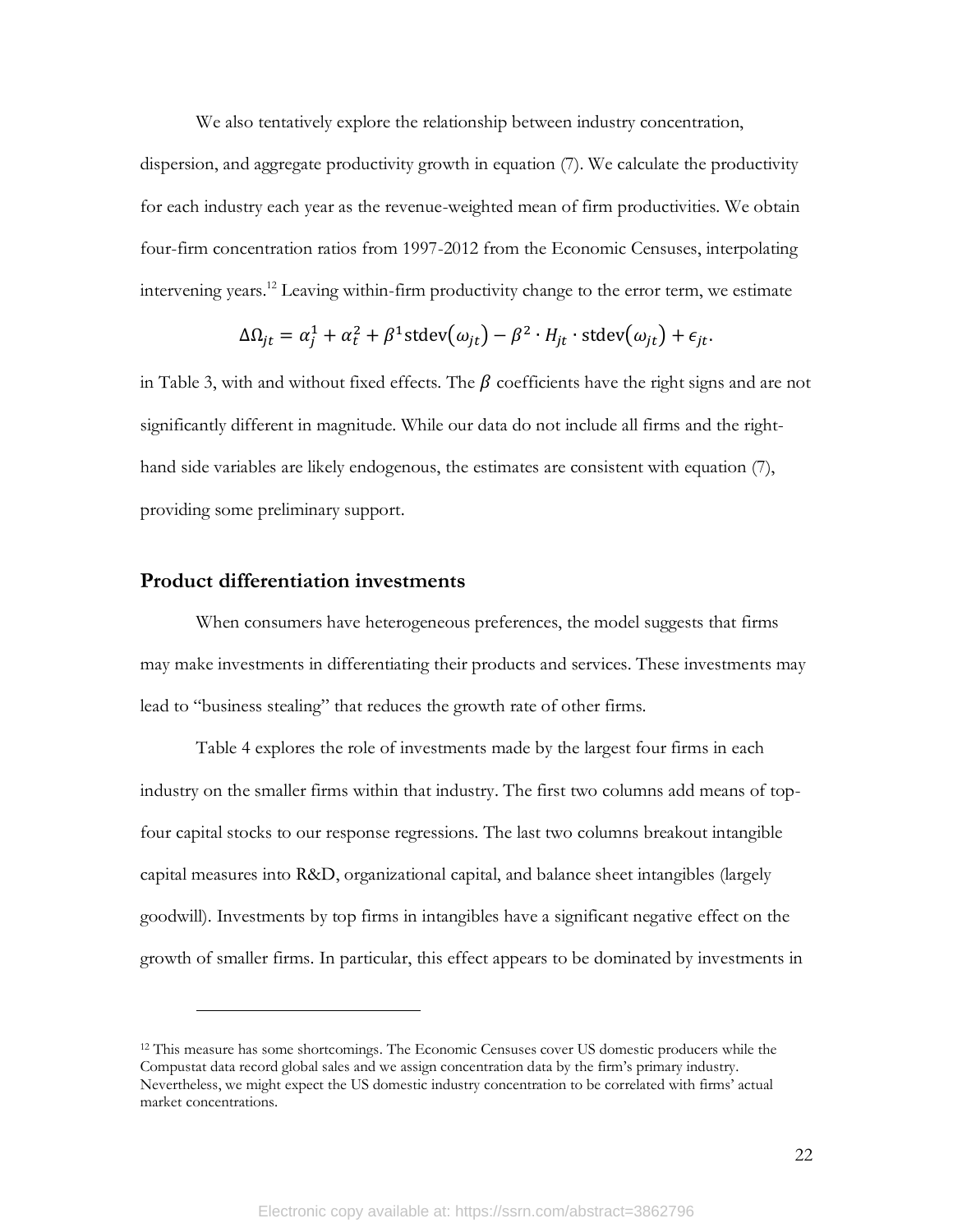organizational capital, which includes advertising, marketing, and most information technology investments. Large firms tend to dominate investing in these intangibles, especially in information technology, and these investments have increased sharply since 2000 (Bessen et al. 2020). While firm size and productivity dispersion are linked to changes in the slope of the productivity response curve, investments in differentiation are related to the level. The bottom row of the table estimates how much these investments contribute to the decline in growth of smaller firms by taking the difference in the mean intangible stocks of the top four firms before and after 2000 and multiplying it by the corresponding regression coefficient. Intangibles generally can account for a 3% decline in growth after 2000 and organizational capital a 1-2% decline.

## **Conclusion**

This paper details mechanisms that helps explain how firms grow in response to their level of productivity and how this response influences aggregate productivity growth. We identify several firm and industry characteristics that affect the way firms grow in response to productivity. While our empirical analysis is not causal, we find that these characteristics have statistically and economically significant associations with firm growth. Indeed, they can account for much of the decline in the response to productivity that has occurred since 2000. This validation makes application of our model to comprehensive longitudinal firm data a candidate for further research.

A broader implication of this analysis is that the rate of reallocation of resources to more productive firms should be an important topic for policy, especially antitrust policy. We show that firm size and industry concentration affect reallocation. While competition authorities have focused on how competition affects innovation incentives, this paper shows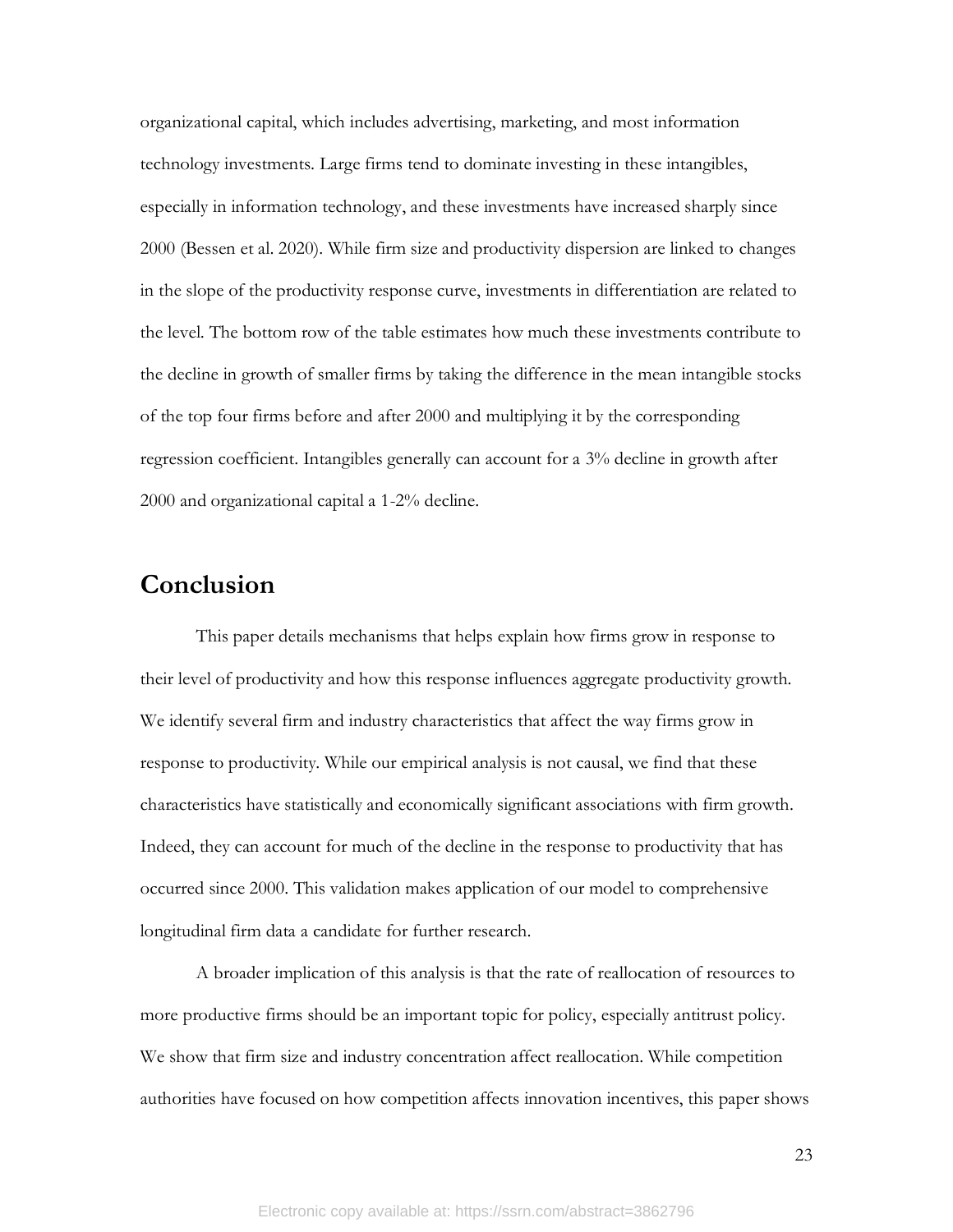that the translation of innovations into aggregate productivity growth is neither automatic

nor quick in many cases. We need to understand how policy can affect this process.

## **References**

- Ackerberg, Daniel A, Kevin Caves, and Garth Frazer. 2015. "Identification Properties of Recent Production Function Estimators." *Econometrica* 83 (6): 2411–51. Aghion, Philippe, Nick Bloom, Richard Blundell, Rachel Griffith, and Peter Howitt. 2005. "Competition and Innovation: An Inverted-U Relationship." *The Quarterly Journal of Economics* 120 (2): 701–28. Aghion, Philippe, and Rachel Griffith. 2005. *Competition and Growth: Reconciling Theory and Evidence*. MIT press. Akcigit, Ufuk, and Sina T Ates. 2021. "Ten Facts on Declining Business Dynamism and Lessons from Endogenous Growth Theory." *American Economic Journal: Macroeconomics* 13 (1): 257–98. Andrews, Dan, Chiara Criscuolo, and Peter N Gal. 2016. "The Best versus the Rest: The Global Productivity Slowdown, Divergence across Firms and the Role of Public Policy." Arkolakis, Costas. 2010. "Market Penetration Costs and the New Consumers Margin in International Trade." *Journal of Political Economy* 118 (6): 1151–99. Bar-Isaac, Heski, and Steven Tadelis. 2008. *Seller Reputation*. Now Publishers Inc. Bartelsman, Eric, John Haltiwanger, and Stefano Scarpetta. 2013. "Cross-Country Differences in Productivity: The Role of Allocation and Selection." *American Economic Review* 103 (1): 305–34. Bessen, James, Erich Denk, Joowon Kim, and Cesare Righi. 2020. "Declining Industrial Disruption." *Boston Univ. School of Law, Law and Economics Research Paper*. https://papers.ssrn.com/sol3/papers.cfm?abstract\_id=3682745. Cabral, Luis, and Jose Mata. 2003. "On the Evolution of the Firm Size Distribution: Facts and Theory." *American Economic Review* 93 (4): 1075–90. Caves, Richard E. 1998. "Industrial Organization and New Findings on the Turnover and Mobility of Firms." *Journal of Economic Literature* 36 (4): 1947–82. Cohen, Wesley M. 2010. "Fifty Years of Empirical Studies of Innovative Activity and Performance." In *Handbook of the Economics of Innovation*, 1:129–213. Elsevier. Decker, Ryan A, John C Haltiwanger, Ron S Jarmin, and Javier Miranda. 2020. "Changing Business Dynamism and Productivity: Shocks vs. Responsiveness." *American Economic Review* 110 (12): 3952–2990. Demsetz, Harold. 1973. "Industry Structure, Market Rivalry, and Public Policy." *The Journal of Law and Economics* 16 (1): 1–9. Dinlersoz, Emin M, and Mehmet Yorukoglu. 2012. "Information and Industry Dynamics." *American Economic Review* 102 (2): 884–913. Drozd, Lukasz A, and Jaromir B Nosal. 2012. "Understanding International Prices: Customers as Capital." *American Economic Review* 102 (1): 364–95.
- Dunne, Timothy, Mark J Roberts, and Larry Samuelson. 1988. "Patterns of Firm Entry and Exit in US Manufacturing Industries." *The RAND Journal of Economics*, 495–515.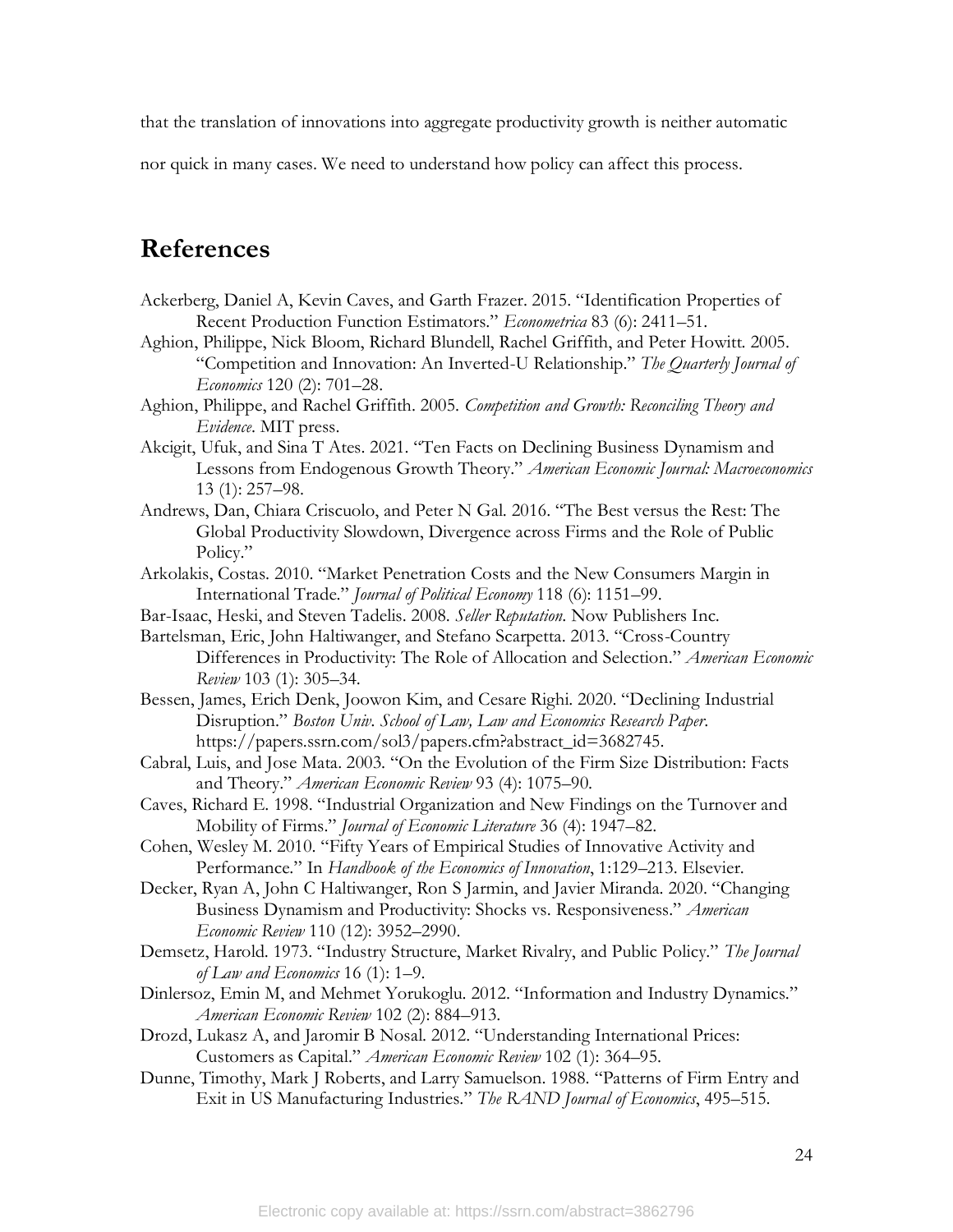- Eisfeldt, Andrea L, and Dimitris Papanikolaou. 2013. "Organization Capital and the Cross-Section of Expected Returns." *The Journal of Finance* 68 (4): 1365–1406.
- ———. 2014. "The Value and Ownership of Intangible Capital." *American Economic Review* 104 (5): 189–94.
- Ericson, Richard, and Ariel Pakes. 1995. "Markov-Perfect Industry Dynamics: A Framework for Empirical Work." *The Review of Economic Studies* 62 (1): 53–82.
- Evans, David S. 1987. "Tests of Alternative Theories of Firm Growth." *Journal of Political Economy* 95 (4): 657–74.
- Foster, Lucia, John C Haltiwanger, and Cornell John Krizan. 2001. "Aggregate Productivity Growth: Lessons from Microeconomic Evidence." In *New Developments in Productivity Analysis*, 303–72. University of Chicago Press.
- Foster, Lucia, John Haltiwanger, and Cornell J Krizan. 2006. "Market Selection, Reallocation, and Restructuring in the US Retail Trade Sector in the 1990s." *The Review of Economics and Statistics* 88 (4): 748–58.
- Foster, Lucia, John Haltiwanger, and Chad Syverson. 2008. "Reallocation, Firm Turnover, and Efficiency: Selection on Productivity or Profitability?" *American Economic Review* 98 (1): 394–425.
	- ———. 2016. "The Slow Growth of New Plants: Learning about Demand?" *Economica* 83 (329): 91–129.
- Gilbert, Richard. 2006. "Looking for Mr. Schumpeter: Where Are We in the Competition– Innovation Debate?" *Innovation Policy and the Economy* 6: 159–215.
- Gourio, Francois, and Leena Rudanko. 2014. "Customer Capital." *Review of Economic Studies* 81 (3): 1102–36.
- Hopenhayn, Hugo A. 1992. "Entry, Exit, and Firm Dynamics in Long Run Equilibrium." *Econometrica: Journal of the Econometric Society*, 1127–50.
- Hotelling, Harold. 1929. "Stability in Competition." *The Economic Journal* 30: 41–57.
- Jovanovic, Boyan. 1982. "Selection and the Evolution of Industry." *Econometrica: Journal of the Econometric Society*, 649–70.
- Leung, Danny, Césaire Meh, and Yaz Terajima. 2008. "Firm Size and Productivity." Bank of Canada.
- Modigliani, Franco, and Merton H. Miller. 1958. "The Cost of Capital, Corporation Finance and the Theory of Investment." *The American Economic Review* 48 (3): 261–97.
- Perla, Jesse. 2013. "Product Awareness and the Industry Life Cycle." *Unpublished Manuscript, New York University*.
- Peters, Ryan H, and Lucian A Taylor. 2017. "Intangible Capital and the Investment-q Relation." *Journal of Financial Economics* 123 (2): 251–72.
- Radner, Roy. 2003. "Viscous Demand." *Journal of Economic Theory* 112 (2): 189–231.
- Rob, Rafael, and Arthur Fishman. 2005. "Is Bigger Better? Customer Base Expansion through Word-of-Mouth Reputation." *Journal of Political Economy* 113 (5): 1146–62.
- Schumpeter, Joseph A. 1942. *Capitalism, Socialism and Democracy*. New York: Harper & Brothers.
- Shapiro, Carl. 2011. "Competition and Innovation: Did Arrow Hit the Bull's Eye?" In *The Rate and Direction of Inventive Activity Revisited*, 361–404. University of Chicago Press.
- Syverson, Chad. 2004. "Market Structure and Productivity: A Concrete Example." *Journal of Political Economy* 112 (6): 1181–1222.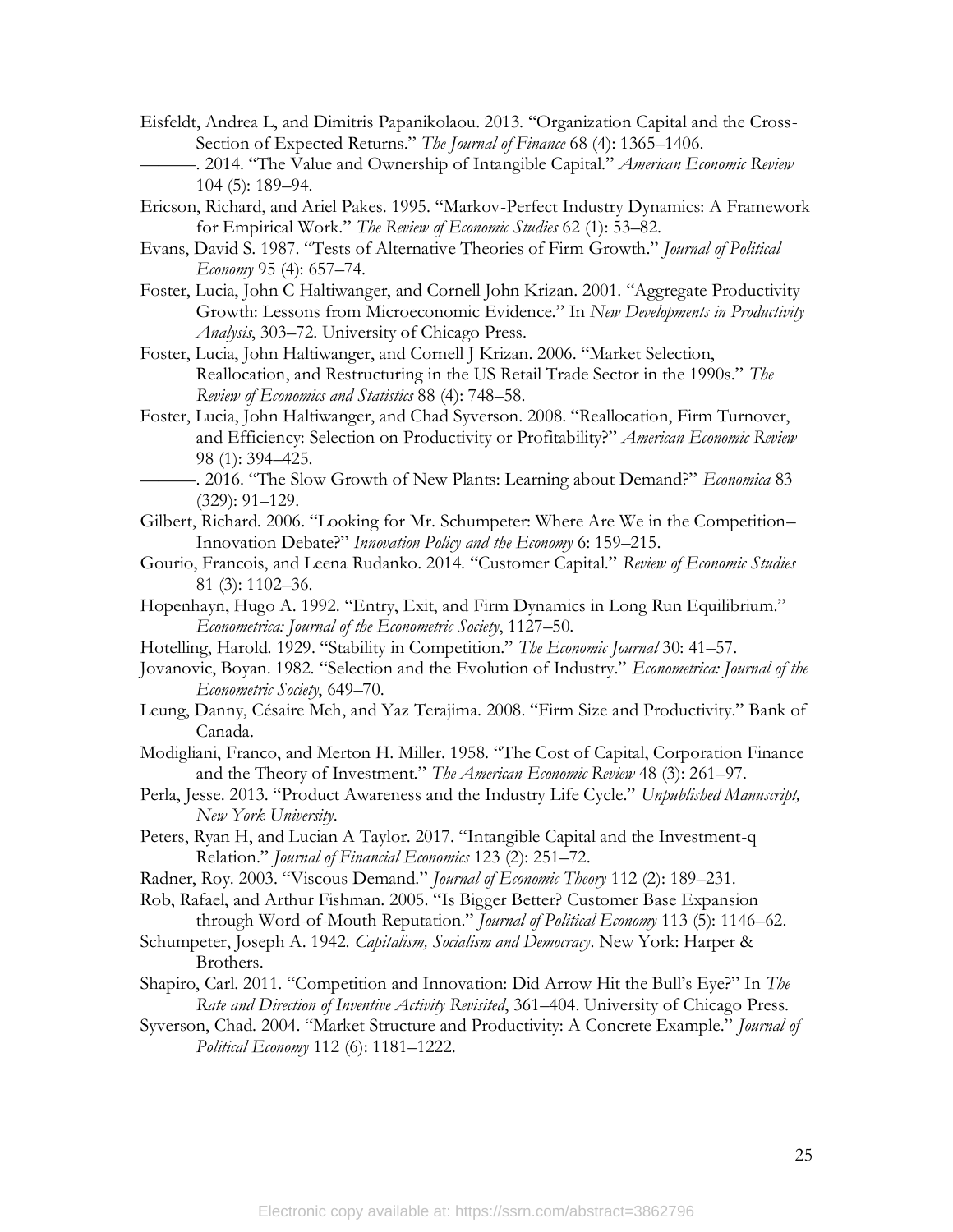## **Tables**

| Dependent variable. Change in log revenue |                |                |                |                |                |
|-------------------------------------------|----------------|----------------|----------------|----------------|----------------|
|                                           | (1)            | (2)            | (3)            | (4)            | (5)            |
| Lagged log<br>productivity                | $0.121***$     | $0.107***$     | $0.098***$     | $0.092***$     | $0.116***$     |
|                                           | (0.012)        | (0.007)        | (0.007)        | (0.007)        | (0.007)        |
| Age x lagged log                          |                |                |                |                |                |
| productivity                              |                |                |                | $-0.001***$    |                |
|                                           |                |                |                | (0.000)        |                |
| Acquisitions                              |                |                |                |                | $0.026***$     |
|                                           |                |                |                |                | (0.002)        |
| Goodwill                                  |                |                |                |                | $0.009***$     |
|                                           |                |                |                |                | (0.000)        |
| <b>Observations</b>                       | 170,799        | 172,551        | 163,351        | 163,351        | 150,111        |
| R-squared                                 | 0.203          | 0.037          | 0.162          | 0.165          | 0.176          |
| Firm FE                                   | Yes            | N <sub>o</sub> | N <sub>0</sub> | N <sub>0</sub> | N <sub>o</sub> |
| <b>Industry FE</b>                        | N <sub>o</sub> | Yes            | N <sub>o</sub> | N <sub>0</sub> | N <sub>o</sub> |
| Year FE                                   | Yes            | Yes            | N <sub>0</sub> | N <sub>o</sub> | N <sub>o</sub> |
| Industry x Year FE                        | No             | N <sub>0</sub> | Yes            | Yes            | Yes            |

#### Table 1. Firm Growth and Lagged Productivity Dependent variable: Change in log revenue

Standard errors clustered by firm in parentheses. \*\*\*  $p<0.01$ , \*\*  $p<0.05$ , \*  $p<0.1$ . Table shows the response of firm sales growth in response to lagged productivity. Productivity is calculated using the Ackerberg, Caves, Frazer method (2015). Acquisitions is the number of firm mergers and acquisitions obtained from SDC.<sup>13</sup>

<sup>13</sup> These data primarily consist of announced transactions. Public companies are not required to announce all mergers and acquisitions; however, the list tends to include transactions that are materially significant or where the acquired company has customers or suppliers who need to be informed. In practice, the number of announced transactions far exceed the number of transactions reported to the FTC under the Hart-Scott-Rodino reporting requirements. We matched CUSIPs in the SDC data to permnos in CRSP to gvkeys in Compustat producing over 100,000 matched transactions.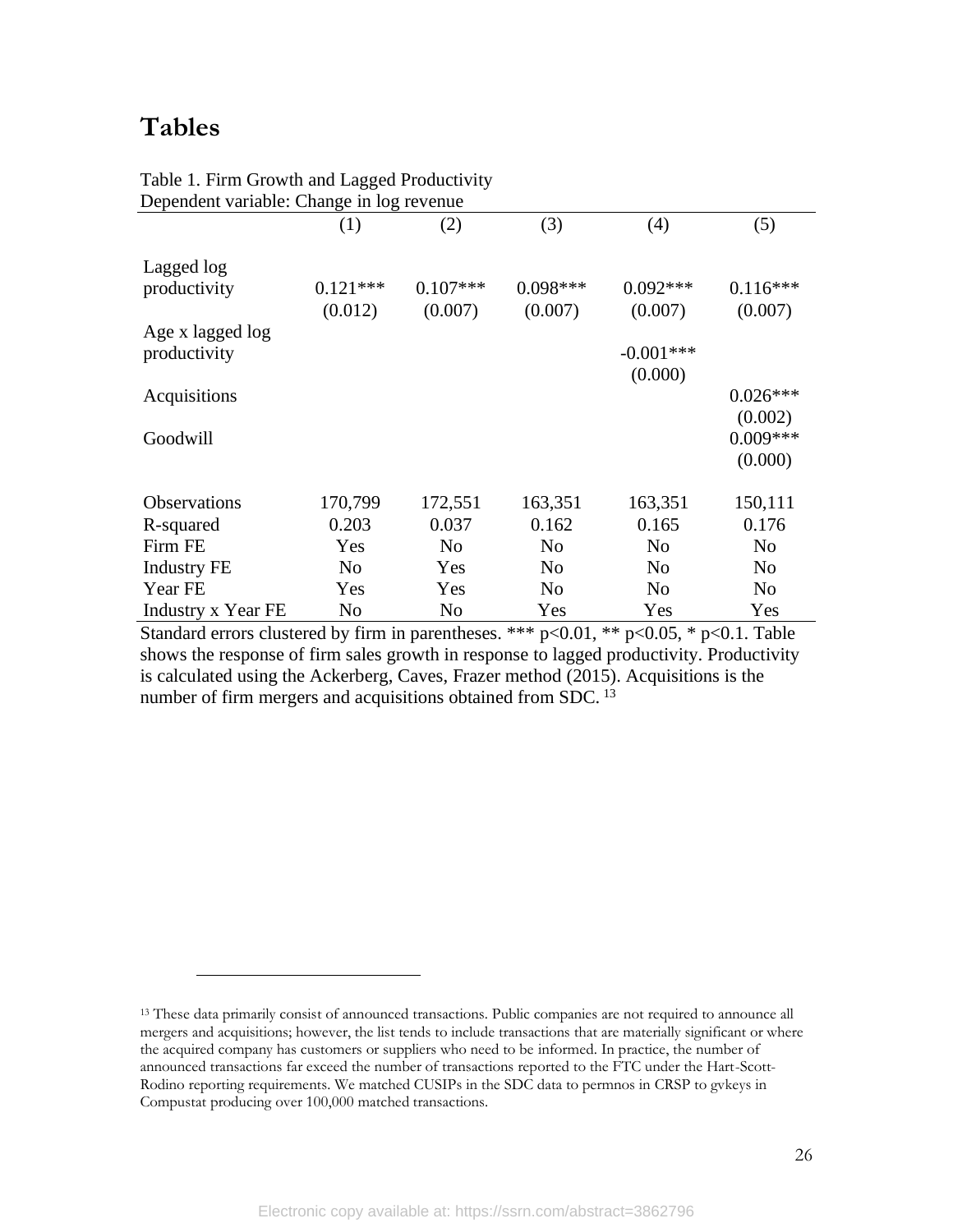|                                                                                              | (1)         | (2)         | (3)         | (4)         | (5)         |
|----------------------------------------------------------------------------------------------|-------------|-------------|-------------|-------------|-------------|
| Lagged log productivity                                                                      | $0.112***$  | $0.195***$  | $0.280***$  | 0.298***    | $0.143***$  |
|                                                                                              | (0.008)     | (0.015)     | (0.032)     | (0.023)     | (0.010)     |
| Year > 2000 x lagged                                                                         |             |             |             |             |             |
| log productivity                                                                             |             |             |             |             | $-0.086***$ |
|                                                                                              |             |             |             |             | (0.013)     |
| <b>Lagged log productivity x</b>                                                             |             |             |             |             |             |
| x Top 4 firm                                                                                 | $-0.068***$ |             |             |             |             |
|                                                                                              | (0.013)     | $-0.020***$ | $-0.017***$ | $-0.021***$ |             |
| x Log Total Capital                                                                          |             | (0.002)     | (0.002)     | (0.003)     |             |
| x Std. dev. of                                                                               |             |             |             |             |             |
| productivity                                                                                 |             |             | $-0.352***$ |             |             |
|                                                                                              |             |             | (0.112)     |             |             |
| x Std. dev. of industry                                                                      |             |             |             |             |             |
| productivity                                                                                 |             |             |             | $-0.225***$ |             |
|                                                                                              |             |             |             | (0.042)     |             |
| <b>Base effects</b>                                                                          |             |             |             |             |             |
| Top 4 firm                                                                                   | $0.179***$  |             |             |             |             |
| Log Total Capital                                                                            | (0.033)     | $0.054***$  | $0.047***$  | $0.058***$  |             |
|                                                                                              |             | (0.006)     | (0.006)     | (0.008)     |             |
| Std. dev. of industry                                                                        |             |             |             |             |             |
| productivity                                                                                 |             |             |             | $0.821**$   |             |
|                                                                                              |             |             |             | (0.319)     |             |
|                                                                                              |             |             |             |             |             |
| Observations                                                                                 | 139,387     | 163,318     | 163,318     | 163,302     | 163,351     |
| R-squared                                                                                    | 0.132       | 0.163       | 0.163       | 0.172       | 0.162       |
|                                                                                              |             |             |             |             |             |
| <b>Implied decrease in slope after 2000</b>                                                  |             | $-0.022$    | $-0.049$    | $-0.033$    | $-0.086$    |
| Change in response                                                                           |             |             |             |             |             |
| Standard errors clustered by firm in parentheses. All regressions include industry (6-digit) |             |             |             |             |             |

Table 2. Firm Growth and Productivity by Firm Size and Productivity Dispersion Dependent variable: Change in log revenue

by year fixed effects. \*\*\*  $p<0.01$ , \*\*  $p<0.05$ , \*  $p<0.1$ . Table shows the response of firm sales growth in response to lagged productivity interacted with several other variables. Top 4 firms rank in the top of their Compustat industries by sales. Total capital is the sum of real tangible and intangible capital. Column 3 uses the annual standard deviation of productivity for the entire sample; column 4 calculates the standard deviation for each two-digit industry and weights the regression by the number of industry-year observations. Productivity is calculated using the Ackerberg, Caves, Frazer method (2015). The implied decrease in slope after 2000 is calculated by multiplying the regression coefficient by difference in the mean values of the interacted variables before and after 2000.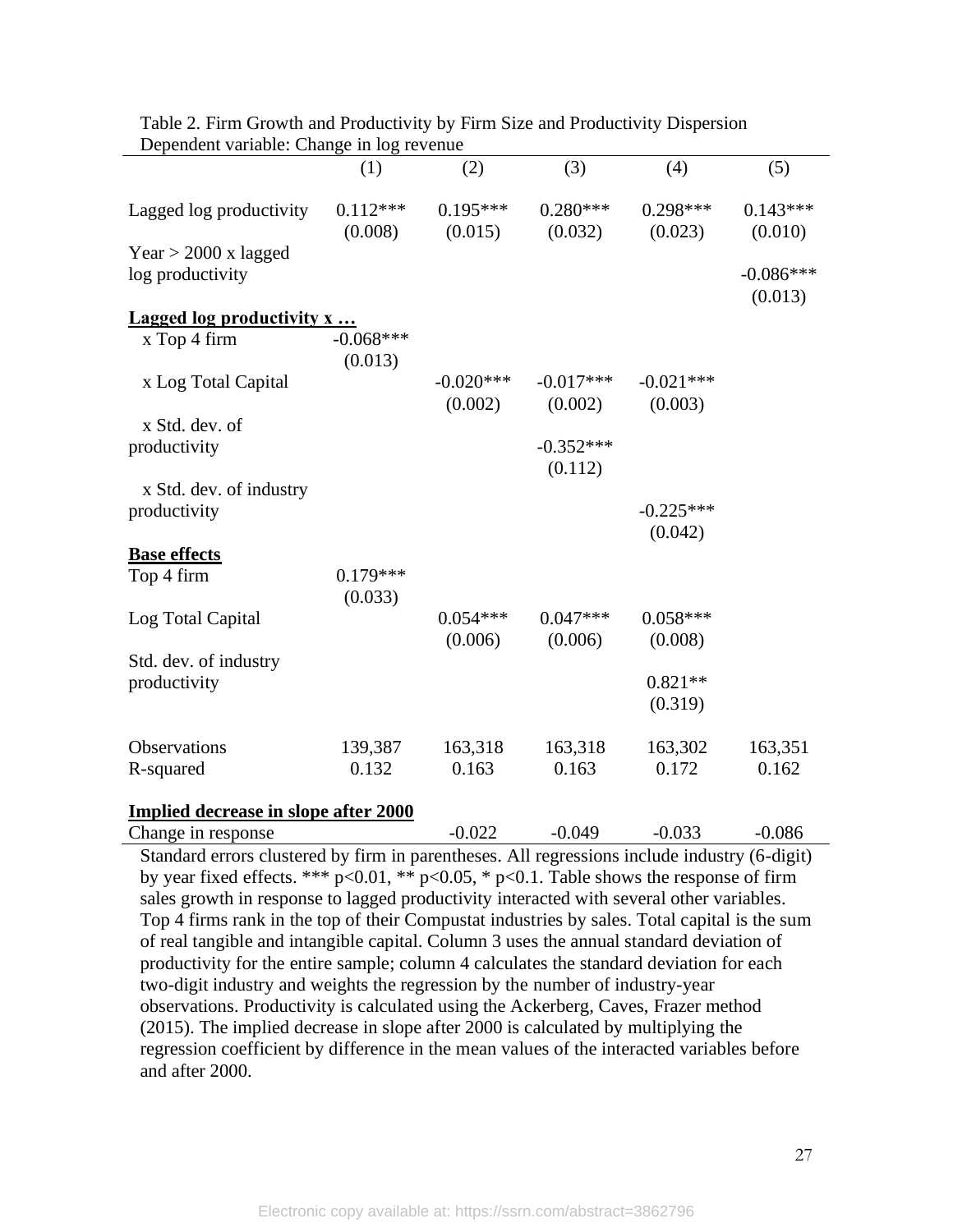| $\sqrt{2}$                                  | (1)            |             |
|---------------------------------------------|----------------|-------------|
| Standard deviation of industry productivity | $0.248***$     | $0.567***$  |
|                                             | (0.050)        | (0.090)     |
| Industry four-firm concentration x standard |                |             |
| deviation of industry productivity          | $-0.130*$      | $-0.461***$ |
|                                             | (0.075)        | (0.158)     |
| <b>Observations</b>                         | 7,124          | 7,038       |
| R-squared                                   | 0.053          | 0.156       |
| <b>Industry FE</b>                          | N <sub>0</sub> | Yes         |
| Year FE                                     | No             | Yes         |

Table 3. Industry Productivity, Industry Concentration, and Dispersion Dependent variable: Change in share-weighted mean log industry productivity

Standard errors clustered by industry in parentheses. \*\*\*  $p<0.01$ , \*\*  $p<0.05$ , \*  $p<0.1$ . The data are Compustat firm-year data aggregated to NAICS 6-digit industries by year from 1997-2012. The dependent variable is the one-year difference in mean log productivity weighted by firm revenue shares. Four firm concentration for 6-digit NAICS industries comes from Economic Censuses from 1997 through 2012, with intermediate years interpolated.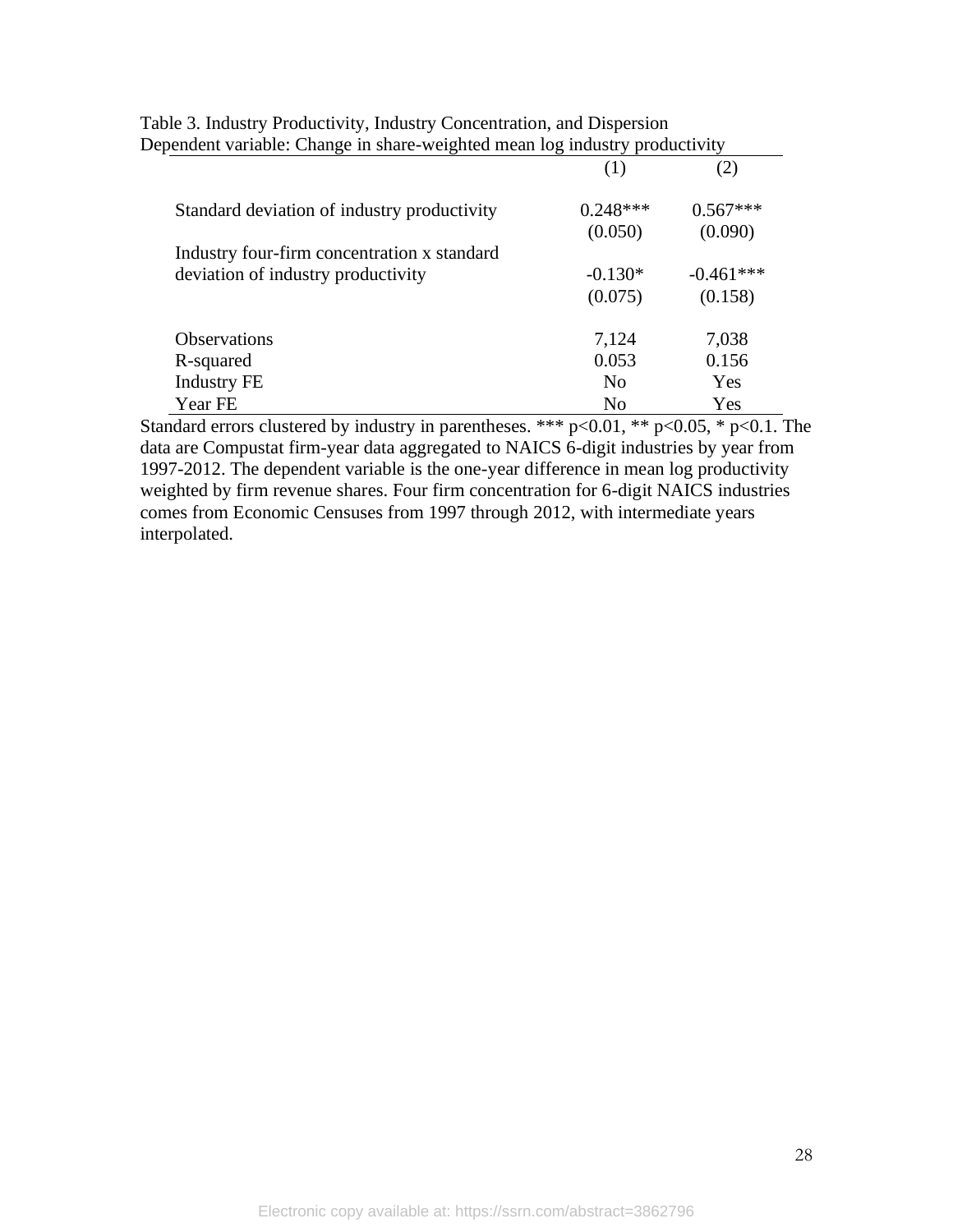|                                                | (1)                | (2)         | (3)         | (4)                    |
|------------------------------------------------|--------------------|-------------|-------------|------------------------|
| <b>Mean capital of Top 4 Firms in Industry</b> |                    |             |             |                        |
| Physical capital                               | 0.005              | 0.003       | 0.003       | $-0.001$               |
|                                                | (0.003)            | (0.003)     | (0.003)     | (0.004)                |
| Intangible capital                             | $-0.015***$        | $-0.015***$ |             |                        |
|                                                | (0.003)            | (0.003)     |             |                        |
| R&D capital                                    |                    |             | $-0.001$    | $-0.000$               |
|                                                |                    |             | (0.002)     | (0.002)                |
| Organizational capital                         |                    |             | $-0.011***$ | $-0.009**$             |
|                                                |                    |             | (0.004)     | (0.004)                |
| Goodwill                                       |                    |             | 0.000       | $-0.000$               |
|                                                |                    |             | (0.001)     | (0.001)                |
|                                                |                    |             |             |                        |
| <b>Subject firm</b>                            |                    |             |             |                        |
| Lagged log productivity                        | $0.255***$         | $0.235***$  | $0.270***$  | $0.254***$             |
|                                                | (0.034)            | (0.036)     | (0.042)     | (0.043)                |
| Log total capital x                            |                    |             |             |                        |
| productivity                                   | $-0.015***$        | $-0.013***$ | $-0.015***$ | $-0.014***$            |
|                                                | (0.003)            | (0.003)     | (0.004)     | (0.004)                |
| Dispersion x productivity                      | $-0.220*$          | $-0.163$    | $-0.212$    | $-0.142$               |
|                                                | (0.128)            | (0.135)     | (0.155)     | (0.161)                |
| Log total capital                              | $0.041***$         | $0.016*$    | $0.044***$  | $0.019*$               |
|                                                | (0.009)            | (0.009)     | (0.010)     | (0.011)                |
| Acquisitions                                   |                    | $0.046***$  |             | $0.048***$             |
|                                                |                    | (0.002)     |             | (0.002)                |
| Goodwill                                       |                    | $0.017***$  |             | $0.019***$             |
|                                                |                    | (0.001)     |             | (0.001)                |
| Observations                                   | 105,629            | 98,185      | 75,957      | 70,152                 |
| R-squared                                      | 0.035              | 0.061       | 0.038       | 0.066                  |
|                                                |                    |             |             |                        |
| <b>Effect at sample means:</b>                 | Intangible capital |             |             | Organizational capital |
| Change in firm growth<br>after 2000            | $-0.0334$          | $-0.0317$   | $-0.0155$   | $-0.0121$              |

Table 4. "Business-Stealing" Investments by Top 4 Firms Dependent variable: Change in log revenue

Standard errors clustered by firm in parentheses. All regressions include industry (6-digit) and year fixed effects. \*\*\*  $p<0.01$ , \*\*  $p<0.05$ , \*  $p<0.1$ . The sample excludes firms ranked four or less by sales within their industries. Table shows the response of firm sales growth in response to lagged productivity interacted with several other variables with controls for investments made by top 4 firms. Top 4 firms rank in the top of their Compustat industries by sales. Total capital is the sum of real tangible and intangible capital. The bottom row shows mean effects for top 4 intangible and organizational capital as indicated. The effect is the relevant coefficient time the difference in means before and after 2000.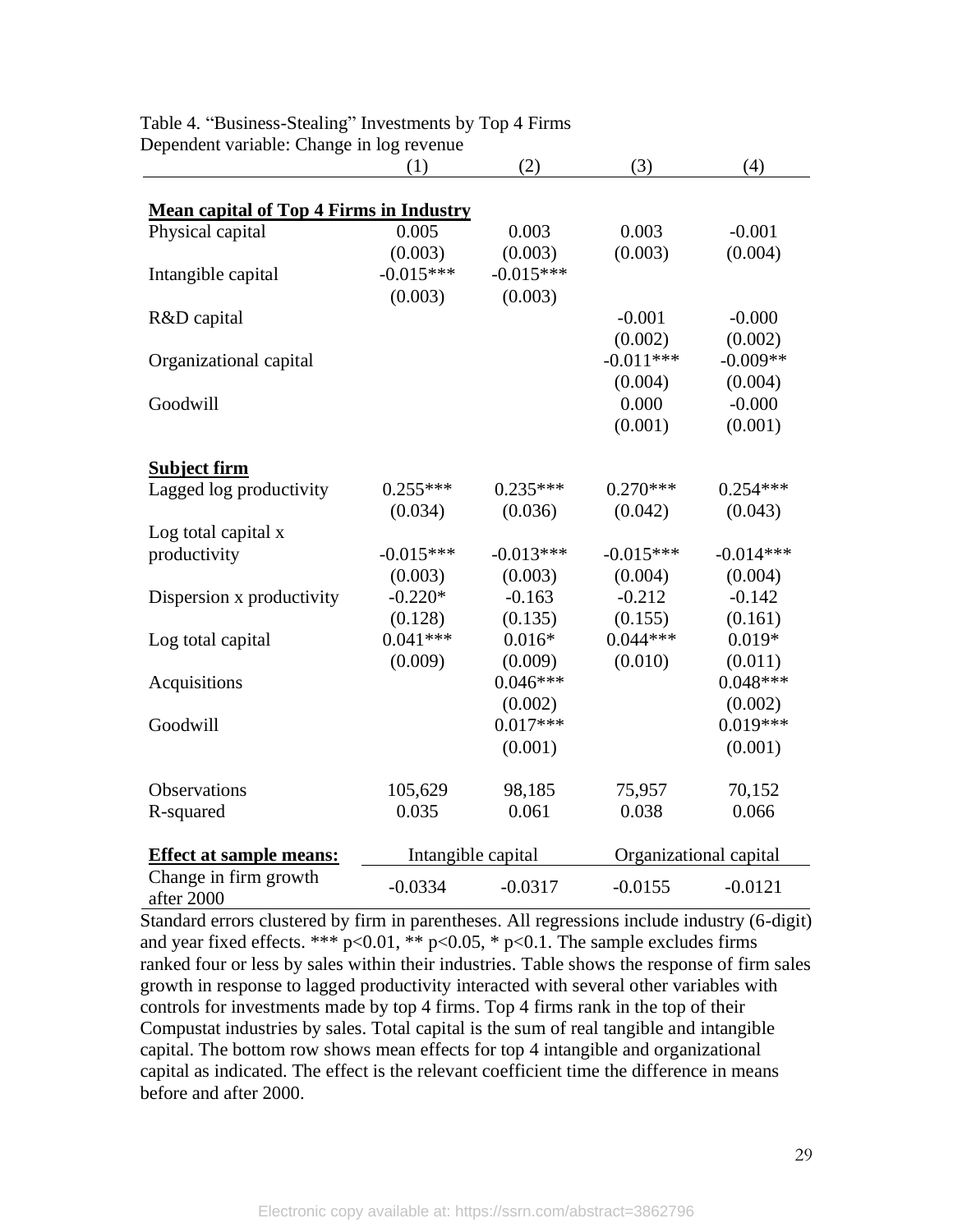# **Appendix**

Table A1. Summary Statistics

|                              | (1)    | (2)    | (3)      | $\left( 4\right)$ | (5)    |
|------------------------------|--------|--------|----------|-------------------|--------|
| <b>VARIABLES</b>             | mean   | sd     | p10      | p50               | p90    |
|                              |        |        |          |                   |        |
| Log Sales                    | 5.313  | 2.278  | 2.492    | 5.241             | 8.320  |
| Change in log sales          | 0.047  | 0.373  | $-0.218$ | 0.046             | 0.342  |
| Log productivity             | 2.672  | 0.248  | 2.468    | 2.629             | 2.923  |
| Firm age                     | 15.677 | 12.710 | 3.000    | 12.000            | 34.000 |
| Log Net PPE                  | 3.564  | 2.647  | 0.266    | 3.476             | 7.077  |
| Log Intangibles              | 4.423  | 2.217  | 1.708    | 4.233             | 7.456  |
| Acquisitions / year          | 0.442  | 1.248  | 0.000    | 0.000             | 1.000  |
|                              |        |        |          |                   |        |
| <b>Means for Top 4 Firms</b> |        |        |          |                   |        |
| Log Net PPE                  | 8.393  | 1.916  | 5.876    | 8.427             | 10.806 |
| Log Intangibles              | 8.958  | 1.978  | 6.377    | 8.879             | 11.621 |
|                              |        |        |          |                   |        |

Dollar values in \$2009. Age is years since first listing in Compustat.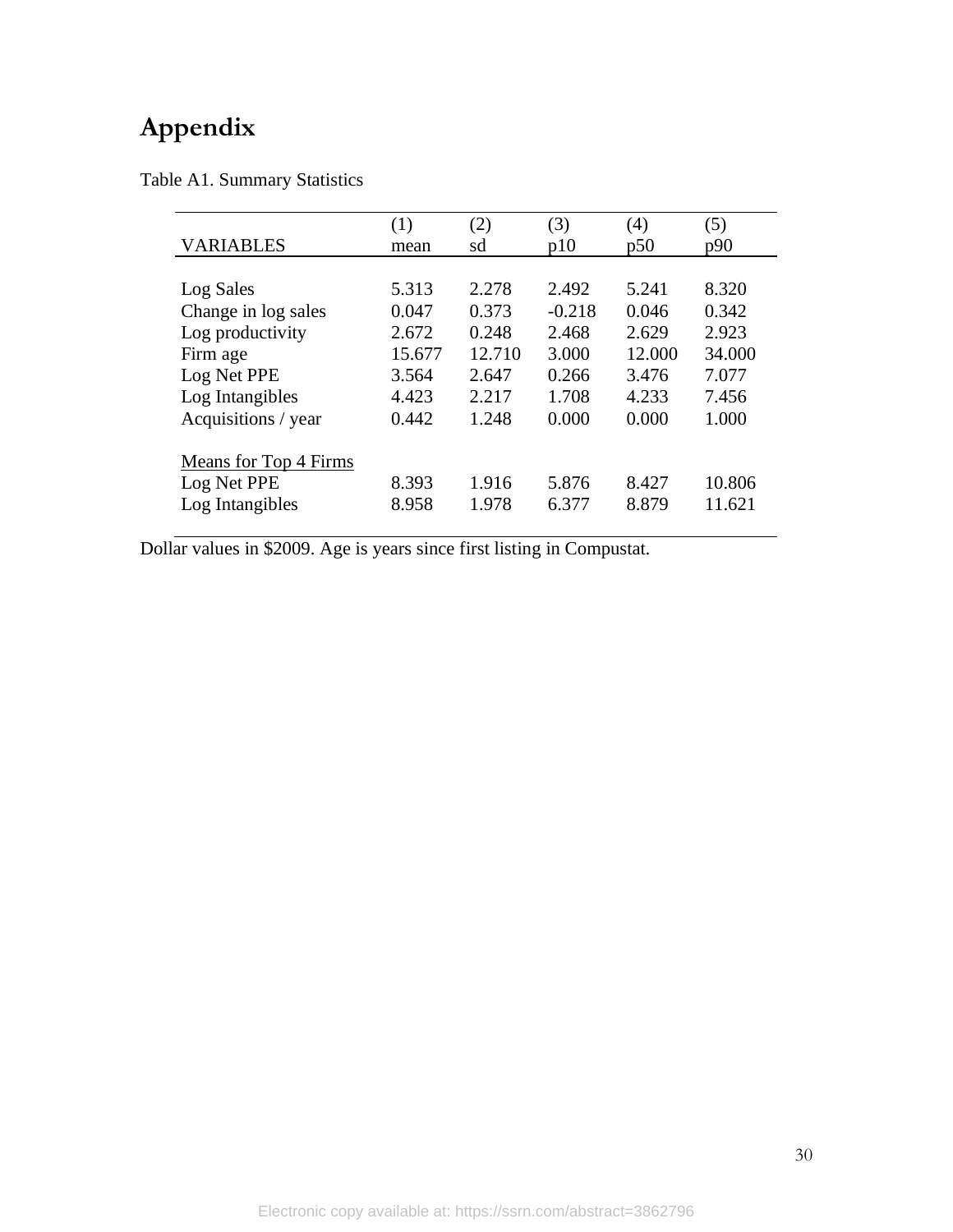|                                       | (1)                            | (2)                   | (3)                   | (4)                   | (5)                              |
|---------------------------------------|--------------------------------|-----------------------|-----------------------|-----------------------|----------------------------------|
| Dependent variable                    |                                | Log Value Added       |                       |                       | Log<br>Revenue                   |
| Method                                | Ackerberg,<br>Caves,<br>Frazer | Levinsohn,<br>Petrin  | Olley,<br>Pakes       | <b>OLS</b>            | <b>OLS</b>                       |
| Log employees (1000s)                 | $0.564***$<br>(0.001)          | $0.560***$<br>(0.001) | $0.545***$<br>(0.004) | $0.552***$<br>(0.006) | $0.405***$<br>(0.005)            |
| Log Net Property, Plant,<br>Equipment | $0.267***$                     | $0.311***$            | $0.152***$            | $0.290***$            | $0.227***$                       |
|                                       | (0.010)                        | (0.013)               | (0.007)               | (0.004)               | (0.004)                          |
| Log Intangible Capital                | $0.196***$                     | $0.242***$            | $0.303***$            | $0.173***$            | $0.183***$                       |
| Log Intermediates                     | (0.002)                        | (0.006)               | (0.006)               | (0.003)               | (0.004)<br>$0.182***$<br>(0.004) |
| Observations<br>R-squared             | 188,539                        | 188,539               | 174,130               | 188,539<br>0.925      | 188,539<br>0.941                 |
| Number of groups                      | 18,387                         | 18,387                | 16,845                |                       |                                  |

#### Table A2. Alternative Production Function Estimates

Standard errors are bootstrapped for columns 1-3 and clustered by firm for columns 4-5. \*\*\* p<0.01, \*\* p<0.05, \* p<0.1. The first three columns correct for simultaneity bias using control functions and productivity is estimated directly in the first stage. The last two columns do not control for simultaneous adjustment of variable factors and the productivity measure is taken as a simple residual that includes optimization errors and other errors.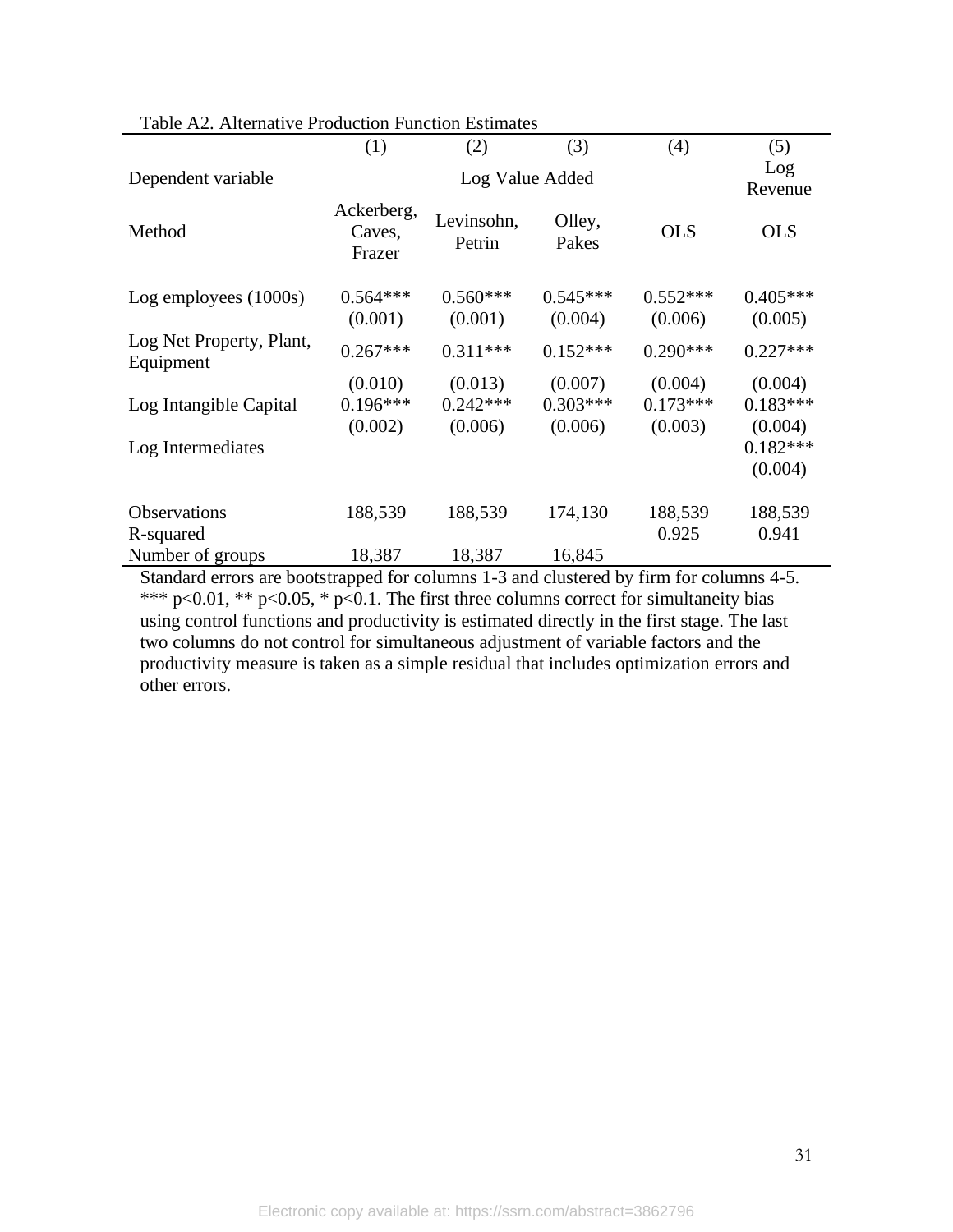|                            | (1)                            | (2)                  | (3)             | (4)                 | (5)             | (6)                         |
|----------------------------|--------------------------------|----------------------|-----------------|---------------------|-----------------|-----------------------------|
| Productivity<br>measure    | Ackerberg,<br>Caves,<br>Frazer | Levinsohn,<br>Petrin | Olley,<br>Pakes | OLS, value<br>added | OLS,<br>Revenue | Value<br>added/<br>employee |
|                            |                                |                      |                 |                     |                 |                             |
| Lagged log<br>productivity | $0.108***$                     | $0.069***$           | $0.188***$      | $0.105***$          | $0.019***$      | 0.002                       |
|                            | (0.007)                        | (0.005)              | (0.005)         | (0.004)             | (0.004)         | (0.004)                     |
| <b>Observations</b>        | 172,539                        | 172,539              | 159,672         | 155,905             | 165,492         | 168,373                     |
| R-squared                  | 0.038                          | 0.036                | 0.052           | 0.049               | 0.034           | 0.037                       |

Table A3. Tests of Basic Response Equation Using Alternative Productivity Measures Dependent variable: Change in log revenue

Standard errors clustered by firm in parentheses. All regressions include industry (6-digit) and year fixed effects. \*\*\*  $p<0.01$ , \*\*  $p<0.05$ , \*  $p<0.1$ . Table shows the response of firm sales growth in response to lagged productivity. Productivity is directly estimated in the first three columns but is calculated as a residual in 4 and 5. Residual measures combine productivity with optimization and other errors, possibly attenuating the coefficient estimates. To limit the effect of extreme outliers, we trimmed productivity of the 5% tails in the last three columns.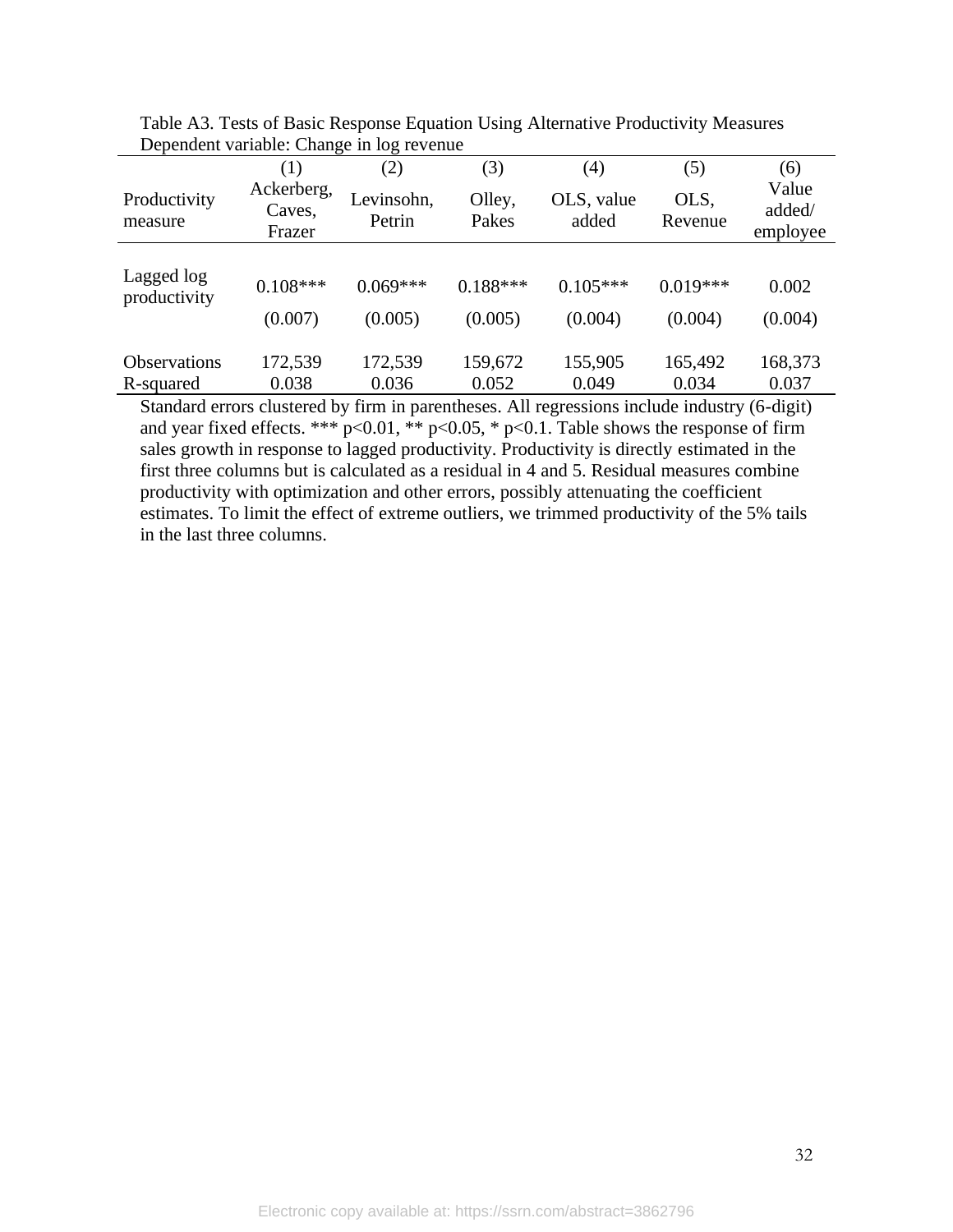| raone <i>i</i> n it rests of Billerein intanglone measures |                            |            |            |                          |            |
|------------------------------------------------------------|----------------------------|------------|------------|--------------------------|------------|
|                                                            | (1)                        | (2)        | (3)        | (4)                      | (5)        |
| Estimation                                                 | <b>Production Function</b> |            |            | <b>Response Equation</b> |            |
| Dependent variable                                         | Log Value Added            |            |            | Change in Log Revenue    |            |
|                                                            |                            |            | Peters &   |                          |            |
| Intangible measure                                         | Composite                  | Separate   | Taylor     | Composite                | Separate   |
|                                                            |                            |            |            |                          |            |
| Log employees (1000s)                                      | $0.598***$                 | $0.607***$ |            |                          |            |
|                                                            | (0.009)                    | (0.003)    |            |                          |            |
| Log Property, Plant, Equipment                             | $0.287***$                 | $0.309***$ |            |                          |            |
|                                                            | (0.008)                    | (0.002)    |            |                          |            |
| Log Composite Intangibles                                  | $0.123***$                 |            |            |                          |            |
|                                                            | (0.016)                    |            |            |                          |            |
| Log R&D Stock                                              |                            | $0.011***$ |            |                          |            |
|                                                            |                            | (0.003)    |            |                          |            |
| Log Goodwill $&$ other                                     |                            | $0.034***$ |            |                          |            |
|                                                            |                            | (0.000)    |            |                          |            |
| Log Advertising Stock                                      |                            | 0.001      |            |                          |            |
|                                                            |                            | (0.001)    |            |                          |            |
| Log Software Stock                                         |                            | $0.086***$ |            |                          |            |
|                                                            |                            | (0.007)    |            |                          |            |
| <b>Lagged Productivity</b>                                 |                            |            | $0.120***$ | $0.062***$               | $0.045***$ |
|                                                            |                            |            | (0.009)    | (0.007)                  | (0.006)    |
| Observations                                               | 113,084                    | 113,084    | 104,933    | 104,933                  | 104,933    |
| R-squared                                                  |                            |            | 0.049      | 0.045                    | 0.045      |
| Number of groups                                           | 13,604                     | 13,604     |            |                          |            |

| Table A4. Tests of Different Intangible Measures |  |
|--------------------------------------------------|--|
|--------------------------------------------------|--|

Standard errors are bootstrapped for columns 1-2 and clustered by industry for columns 3-5. \*\*\*  $p<0.01$ , \*\*  $p<0.05$ , \*  $p<0.1$ . Columns 1-2 estimate productivity using the Ackerberg, Caves, and Frazer method. The composite intangibles measure is constructed by first regressing Peters and Taylor's log organizational capital on log stocks of advertising expenditures, software developers, and patents. The exponential of the prediction of this regression is then added to R&D stocks and balance sheet intangibles. Column 2 includes separate stocks in the production function. For details on the construction of these stock variables see Bessen et al. (2020). Columns 3-5 repeat the basic firm growth response equation with productivity estimates using different intangible measures and controls for industry and year. The Peters and Taylor measure fits the data better and has a somewhat larger response coefficient, but results are qualitatively similar.